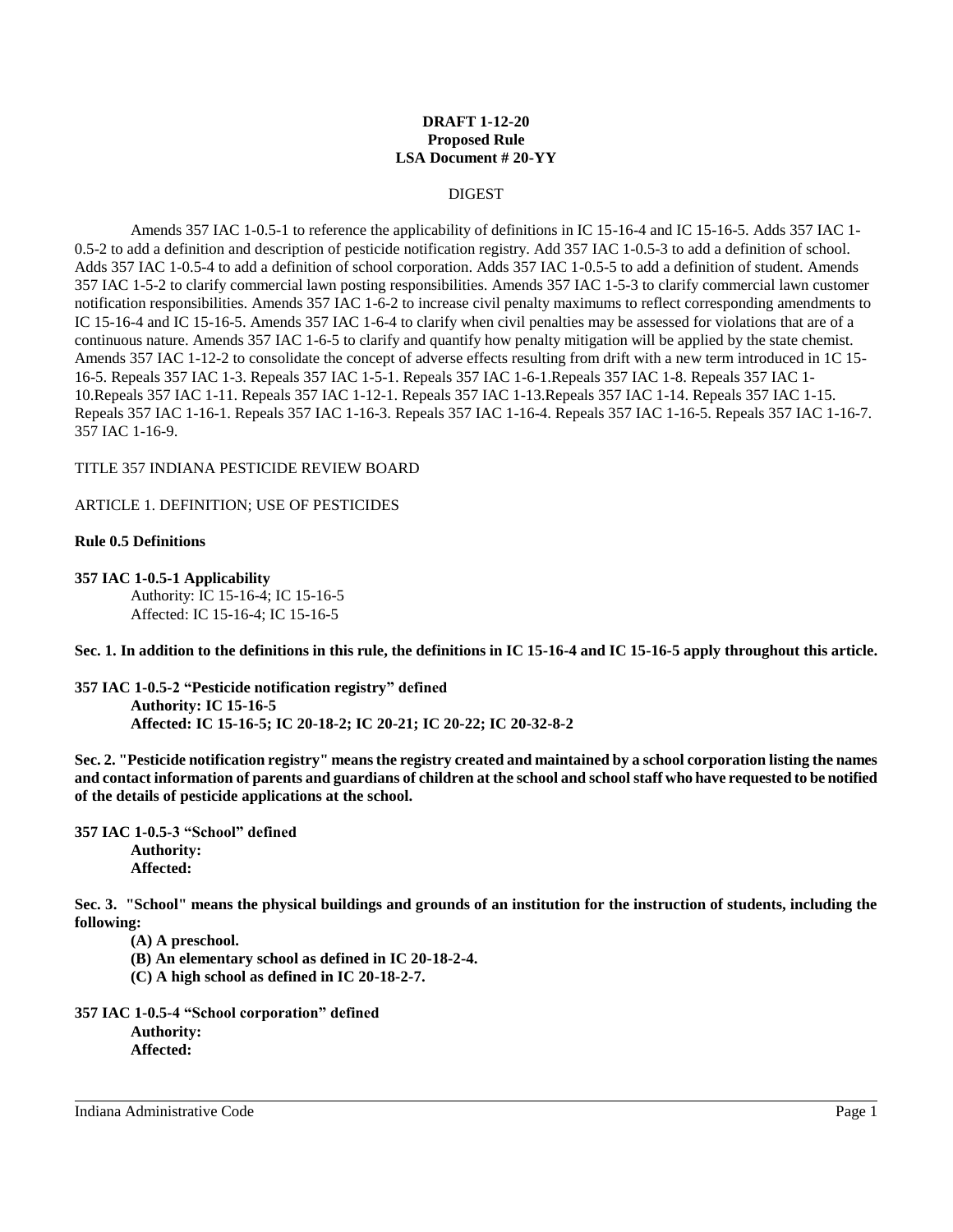**Sec. 4. "School corporation" means any of the following:**

**(A) A school corporation as defined in IC 20-18-2-16.**

**(B) A nonpublic school as defined in IC 20-18-2-12.**

**(C) The Indiana School for the Blind and Visually Impaired established under IC 20-21.**

**(D) The Indiana School for the Deaf established under IC 20-22. For purposes of this rule, the term does not include any of the following**

**(i) Sunday schools and vacation Bible schools, and any other program of a religious entity except those that are accredited by the Indiana Department of Education.**

**(ii) Daycare centers.**

**(iii) Home schools.**

**(iv) Any private religious school except those that are accredited by the Indiana Department of Education.**

**357 IAC 1-0.5-5 "Student" defined Authority: Affected:**

**Sec. 5. "Student", as defined in IC 20-32-8-2, means any individual who is enrolled in a school corporation.**

Rule 1. Definition of Pest *(Expired) (Expired under IC 4-22-2.5, effective January 1, 2008.)*

Rule 2. Prescription Use Pesticides *(Expired) (Expired under IC 4-22-2.5, effective January 1, 2002.)*

Rule 3. Distribution of Pesticide Products with Restricted Uses **(Repealed)**

### 357 IAC 1-3-1 Definitions

Authority: IC 15-16-4-50 Affected: IC 15-16-5-7; IC 15-16-5-30

Sec. 1. The following definitions apply throughout this rule:

(1) "Business location" means the physical site of each office, warehouse, salesroom, or other establishment with a distinct mailing or electronic address at which orders for pesticide products with restricted uses are brokered or accepted from certified users.

(2) "Certified user" means the following:

 $(A)$  A private applicator (IC 15-16-5-30).

(B) A commercial applicator (IC 15-16-5-7).

(C) A person acting as an agent for and under the direct supervision of clause (A) or (B).

(3) "Restricted use pesticide dealer" means any business location from which restricted use pesticides are distributed or brokered to certified users.

*(Indiana Pesticide Review Board; Reg 4,Sec 1; filed Jul 14, 1977, 2:26 p.m.: Rules and Regs. 1978, p. 656; filed Apr 18, 2001, 3:37 p.m.: 24 IR 2680; readopted filed Oct 29, 2001, 4:41 p.m.: 25 IR 936; readopted filed Sep 20, 2007, 1:47 p.m.: 20071010-IR-357070485RFA; filed Nov 28, 2012, 2:49 p.m.: 20121226-IR-357120513FRA; readopted filed Dec 2, 2013, 4:00 p.m.: 20140101- IR-357130491RFA; readopted filed Dec 1, 2017, 9:25 a.m.: 20171227-IR-357170359RFA)*

357 IAC 1-3-2 Restrictions on distribution

Authority: IC 15-16-4-50 Affected: IC 15-16-4

Sec. 2. Restricted use pesticides shall be distributed into or within Indiana only to persons who are certified users , except when such distribution is for resale by a restricted use pesticide dealer. *(Indiana Pesticide Review Board; Reg 4,Sec 2; filed Jul 14, 1977, 2:26 p.m.: Rules and Regs. 1978, p. 656; filed Apr 18, 2001, 3:37 p.m.: 24 IR 2680; readopted filed Oct 29, 2001, 4:41 p.m.: 25 IR 936; readopted filed Sep 20, 2007, 1:47 p.m.: 20071010-IR-357070485RFA; readopted filed Dec 2, 2013, 4:00 p.m.:*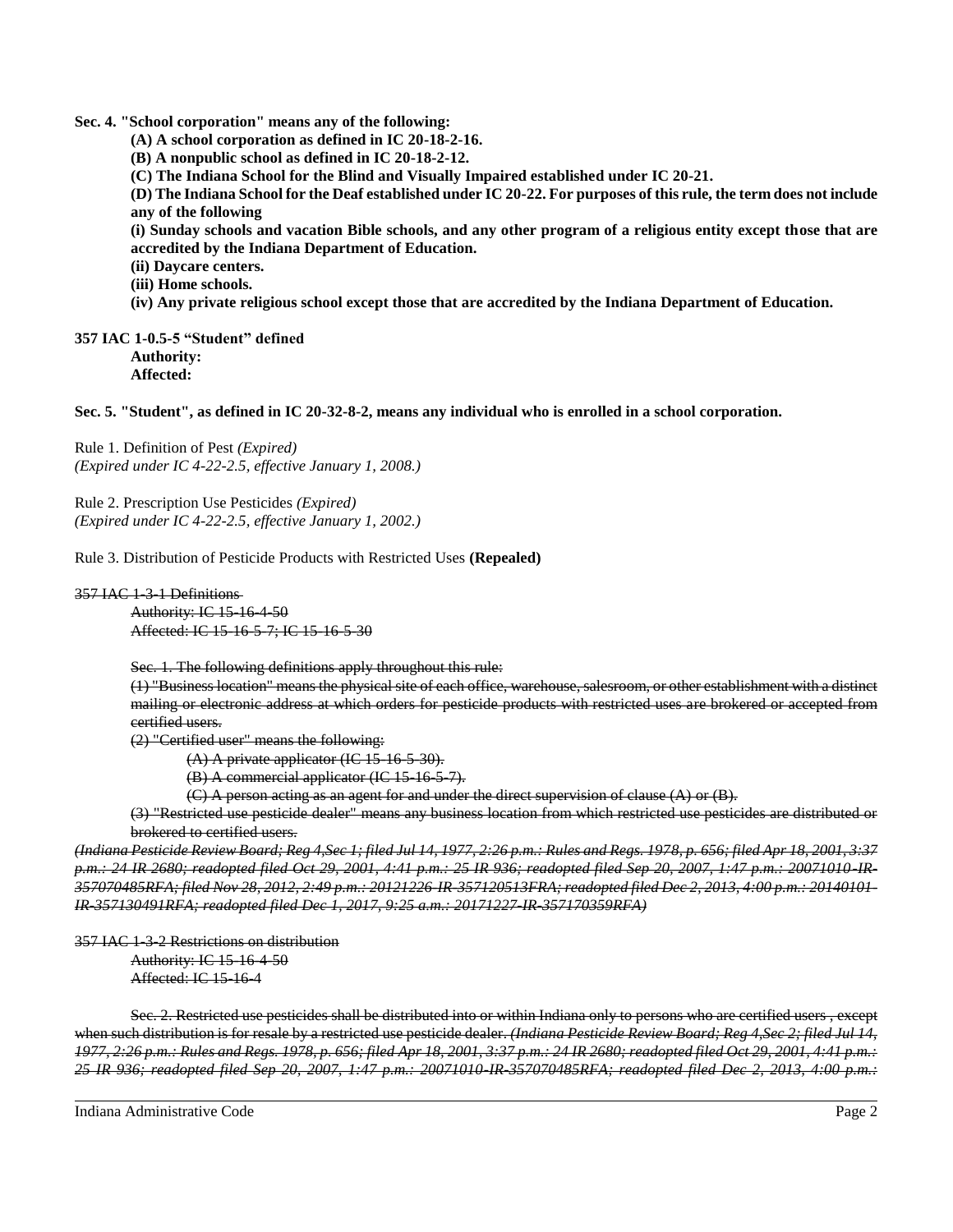*20140101-IR-357130491RFA; readopted filed Dec 1, 2017, 9:25 a.m.: 20171227-IR-357170359RFA)*

357 IAC 1-3-3 Distribution to certified users by registered dealers only **(Repealed)** Authority: IC 15-16-4-50

Affected: IC 15-16-4; IC 15-16-5-57

Sec. 3. Restricted use pesticides shall be distributed to certified users only by restricted use pesticide dealers who are registered in accordance with IC 15-16-5-57 and in compliance with regulations pertaining thereto. *(Indiana Pesticide Review Board; Reg 4,Sec 3; filed Jul 14, 1977, 2:26 p.m.: Rules and Regs. 1978, p. 656; filed Apr 18, 2001, 3:37 p.m.: 24 IR 2680; readopted filed Oct 29, 2001, 4:41 p.m.: 25 IR 936; readopted filed Sep 20, 2007, 1:47 p.m.: 20071010-IR-357070485RFA; filed Nov 28, 2012, 2:49 p.m.: 20121226-IR-357120513FRA; readopted filed Dec 2, 2013, 4:00 p.m.: 20140101-IR-357130491RFA; readopted filed Dec 1, 2017, 9:25 a.m.: 20171227-IR-357170359RFA)*

357 IAC 1-3-4 List of external sales representatives *(Repealed)*

Sec. 4. *(Repealed by Indiana Pesticide Review Board; filed Apr 18, 2001, 3:37 p.m.: 24 IR 2681)*

357 IAC 1-3-5 Creation**,** and retention**,** of distribution records Authority: IC 15-16-4-50 Affected: IC 15-16-4

Sec. 5. (a) Records of distributions of restricted use pesticides that include all of the items in subsection (c) shall be maintained by restricted use pesticide dealers and accessible from the business location of the dealer for a period of two (2) years.

(b) All written and electronic documentation relating to the distribution of restricted use pesticides must be retained by the restricted use pesticide dealer until the distribution is recorded as specified in subsection (a).

(c) The records to be maintained under this section shall include the following:

(1) Name, certificate number of the certified user for whom the purchase is being made and the expiration date. of that certificate.

(2) Date of distribution.

(3) EPA registration number and brand name of the product.

(4) Amount of product distributed.

(5) Signature of person ordering or taking delivery of the product.

*(Indiana Pesticide Review Board; Reg 4,Sec 5; filed Jul 14, 1977, 2:26 p.m.: Rules and Regs. 1978, p. 656; filed Apr 18, 2001, 3:37 p.m.: 24 IR 2680; readopted filed Oct 29, 2001, 4:41 p.m.: 25 IR 936; readopted filed Sep 20, 2007, 1:47 p.m.: 20071010-IR-357070485RFA; readopted filed Dec 2, 2013, 4:00 p.m.: 20140101-IR-357130491RFA; readopted filed Dec 1, 2017, 9:25 a.m.: 20171227-IR-357170359RFA)*

Rule 4. List of Restricted Use Pesticides

357 IAC 1-4-1 List of restricted use pesticides *(Repealed)*

Sec. 1. *(Repealed by Indiana Pesticide Review Board; filed Nov 20, 1986, 3:47 pm: 10 IR 865)*

357 IAC 1-4-2 List of restricted use pesticide products *(Repealed)*

Sec. 2. *(Repealed by Indiana Pesticide Review Board; filed Apr 20, 1990, 4:40 p.m.: 13 IR 1704)*

357 IAC 1-4-3 Restricted use pesticide products *(Expired)*

Sec. 3. *(Expired under IC 4-22-2.5, effective January 1, 2008.)*

Rule 5. Outdoor Lawn Pesticide Applications; Notification and Posting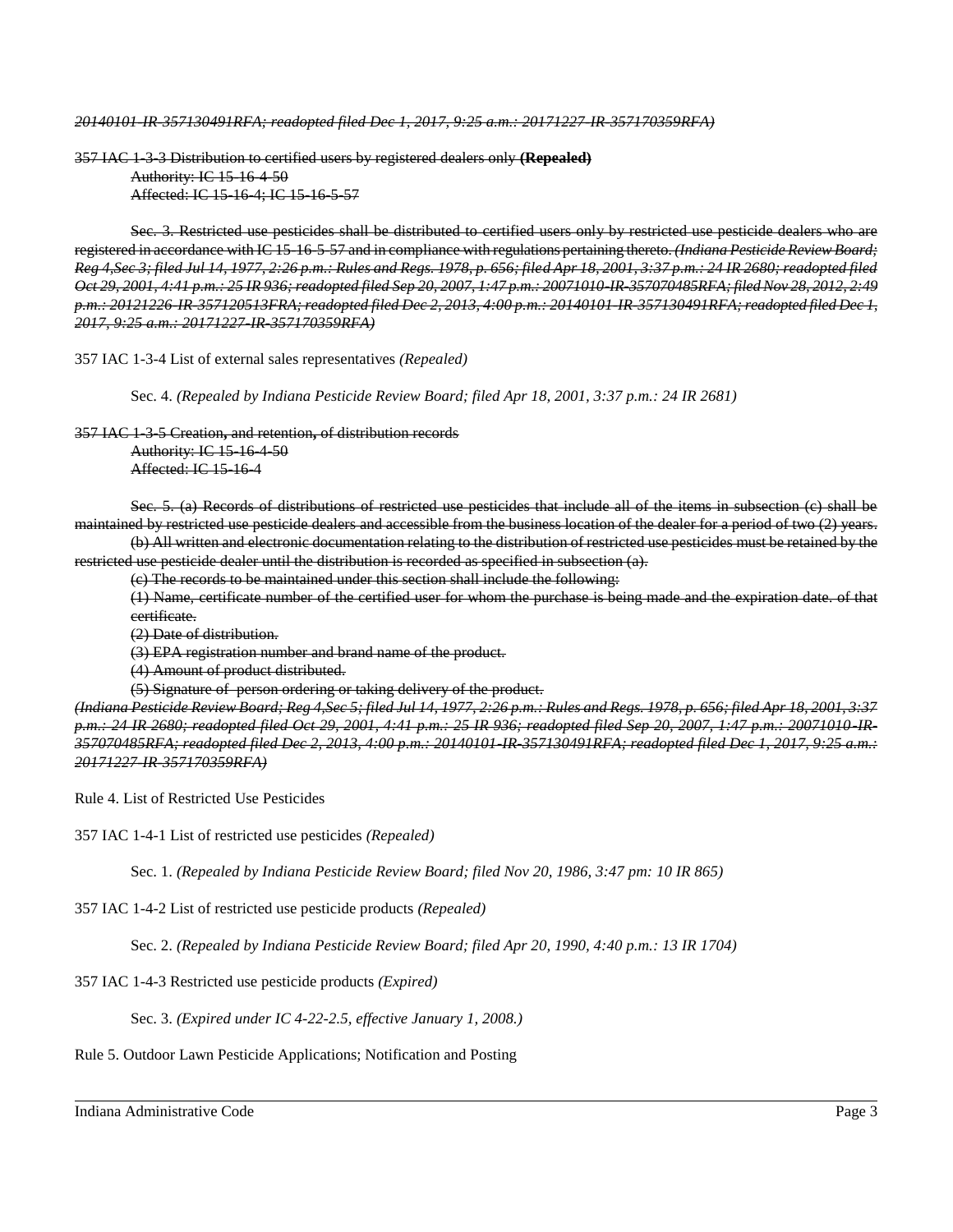### 357 IAC 1-5-1 Definitions **(Repealed)**

Authority: IC 15-16-5-44 Affected: IC 15-16-5

Sec. 1. (a) As used in this rule, "commercial application for hire" means the intentional application of pesticides for hire by any means to a lawn or any part thereof by or under the direct supervision of a licensed applicator for hire or by a registered technician.

(b) As used in this rule, "golf course" means an area designated and used primarily for the play or practice of the game of golf, including, for example, surrounding grounds, trees, and ornamental beds.

(c) As used in this rule, "lawn" means land area covered with turf kept closely mown or land area covered with turf and trees and shrubs. The term does not include the following:

(1) Land area used for research for agricultural or commercial production of turf.

(2) Land area situated exclusively within a public or private right-of-way.

(3) Land area devoted to the production of any agricultural commodity.

(4) Land area devoted to use as a golf course.

(5) Land area situated within three (3) feet of the foundation of a structure when a pesticide is applied to the area as a preventative or control measure for structural pests.

(d) As used in this rule, "lawn marker" means a sign that is placed in, or adjacent to, a lawn to serve as notification that a pesticide has been applied to that lawn.

(e) As used in this rule, "structural pest" means a pest that commonly invades or attacks man's dwellings or structures. The term includes, but is not limited to, the following:

(1) Termites.  $(2)$  Fleas. (3) Cockroaches. (4) Ants. (5) Beetles. (6) Crickets. (7) Spiders. (8) Sowbugs. (9) Pillbugs. (10) Centipedes. (11) Millipedes.

(f) As used in this rule, "turf" means the surface layer of soils created by growing plants (usually grasses) and their matted roots. *(Indiana Pesticide Review Board; 357 IAC 1-5-1; filed Apr 20, 1990, 4:35 p.m.: 13 IR 1701; filed Jun 9, 2000, 9:58 a.m.: 23 IR 2705; readopted filed Oct 29, 2001, 4:41 p.m.: 25 IR 936; readopted filed Sep 20, 2007, 1:47 p.m.: 20071010-IR-357070485RFA; readopted filed Dec 2, 2013, 4:00 p.m.: 20140101-IR-357130491RFA; readopted filed Dec 1, 2017, 9:25 a.m.: 20171227-IR-357170359RFA)*

357 IAC 1-5-2 Posting

Authority: IC 15-16-5-44 Affected: IC 15-16-5

Sec. 2. (a) At the time of each **commercial** pesticide application identified by section 1(a) of this rule, the licensed applicator for hire, or an **to turf for hire, a responsible** employee of the licensed **pesticide** business, shall place a lawn marker at a conspicuous point of access to the lawn.

(b) The lawn marker shall consist of a sign that:

(1) shall be at least four (4) inches by five (5) inches in size;

(2) shall be constructed of sturdy, weather resistant material;

(3) shall have a background, lettering, and symbols in contrasting colors;

(4) on the prominent side, shall read "LAWN CARE APPLICATION KEEP OFF THE GRASS" in letters of not less than three-eighths  $\bigcirc$  of an inch high;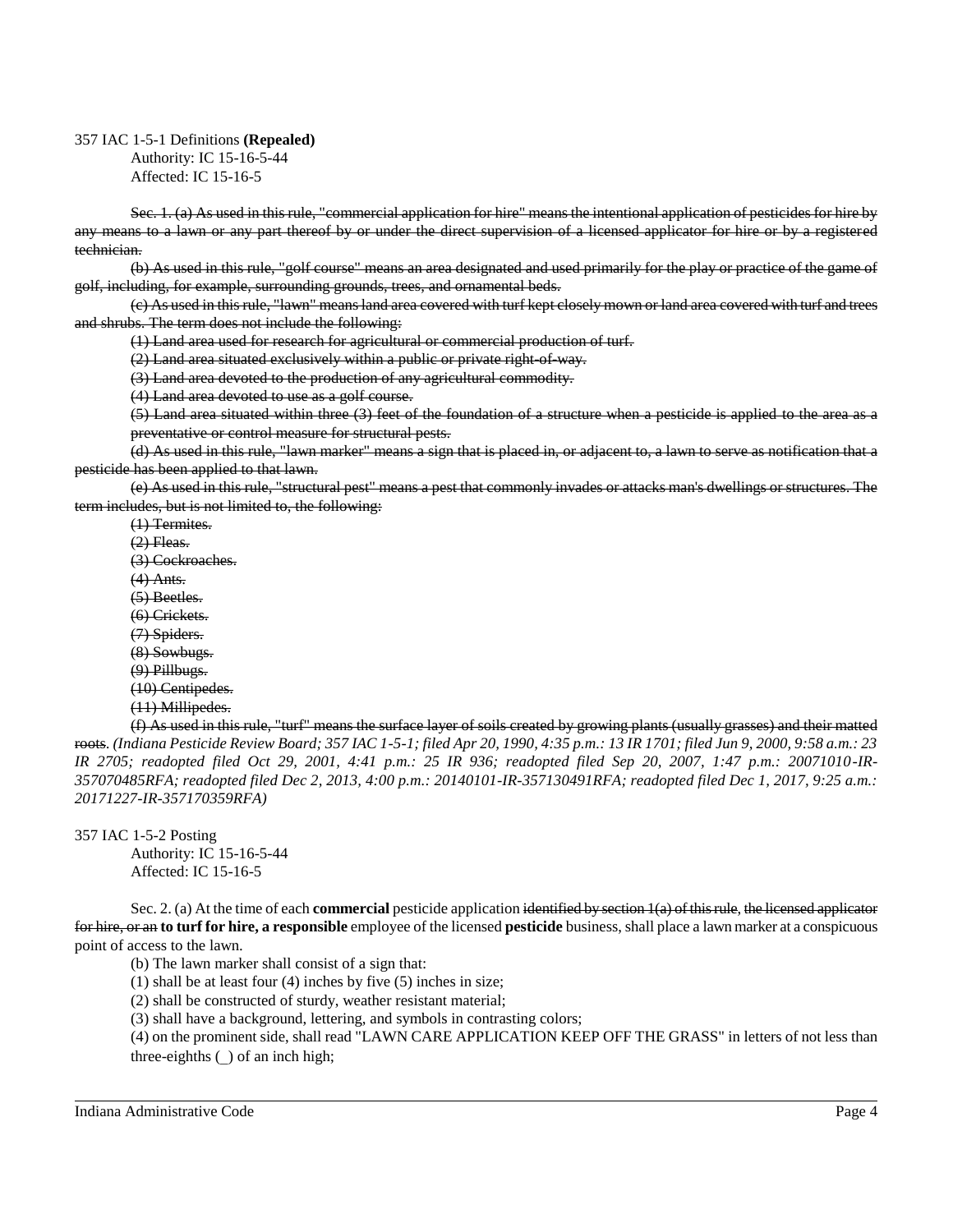(5) may display a symbol depicting the message required in subdivision (4);

(6) may display the company name and logo or other group or association affiliation; and

(7) shall be affixed to a sturdy nonmetallic support extending the bottom of the lawn marker six (6) to eighteen (18) inches above the turf.

(c) The lawn marker may be removed no sooner than the day following the pesticide application. *(Indiana Pesticide Review Board; 357 IAC 1-5-2; filed Apr 20, 1990, 4:35 p.m.: 13 IR 1702; errata, 13 IR 1861; filed Jun 9, 2000, 9:58 a.m.: 23 IR 2706; readopted filed Oct 29, 2001, 4:41 p.m.: 25 IR 936; readopted filed Sep 20, 2007, 1:47 p.m.: 20071010-IR-357070485RFA; readopted filed Dec 2, 2013, 4:00 p.m.: 20140101-IR-357130491RFA; readopted filed Dec 1, 2017, 9:25 a.m.: 20171227-IR-357170359RFA)*

357 IAC 1-5-3 Customer notification

Authority: IC 15-16-5-44 Affected: IC 15-16-5

Sec. 3. (a) At the time of each **commercial** pesticide application identified by section 1(a) of this rule, the licensed applicator for hire or an **to turf for hire, a responsible** employee of the licensed **pesticide** business shall provide the customer with a written statement containing the following information:

(1) Business name and telephone number of the licensed business.

(2) Signature and license or registration number of the licensed applicator for hire or registered technician who made the application.

(3) Date and time of application.

(4) Type of pesticide application service and brand name of pesticides applied, which shall be listed, at a minimum, as one (1) or more of the following:

(A) Grassy weed control (brand name).

(B) Broadleaf weed control (brand name).

(C) Insect control (brand name).

(D) Disease control (brand name).

(E) Other pest control not adequately described in clauses (A) through (D) (brand name).

(5) Post application label safety precautions for each pesticide.

(6) Instructions to the customer to remove the lawn marker no sooner than the day following the application.

(7) Instructions to the customer to contact the business telephone number if more specific information is desired regarding the pesticide product applied.

(b) The written statement required in subsection (a) shall be provided to the customer by any of the following means:

(1) Leave at the residence.

(2) Leave with the property manager or his or her authorized representative in the case of a multiunit residence.

(3) Mail to the property manager or his or her authorized representative if management is located at a location other than the pesticide application site, within seven (7) days of the date of the pesticide application.

*(Indiana Pesticide Review Board; 357 IAC 1-5-3; filed Apr 20, 1990, 4:35 p.m.: 13 IR 1702; filed Jun 9, 2000, 9:58 a.m.: 23 IR 2706; readopted filed Oct 29, 2001, 4:41 p.m.: 25 IR 936; readopted filed Sep 20, 2007, 1:47 p.m.: 20071010-IR-357070485RFA; readopted filed Dec 2, 2013, 4:00 p.m.: 20140101-IR-357130491RFA; readopted filed Dec 1, 2017, 9:25 a.m.: 20171227-IR-357170359RFA)*

Rule 6. Civil Penalty Assessment Schedule

357 IAC 1-6-1 Definitions **(Repealed)**

Authority: IC 15-16 Affected: IC 15-16-4; IC 15-16-5

Sec. 1. The following definitions apply throughout this rule:

(1) "Adulterated" means a product as described in IC 15-16-4-3.

(2) "Board" means the Indiana pesticide review board created by IC 15-16-4-42.

(3) "Bulk pesticide" means a pesticide as described in IC 15-16-4-7.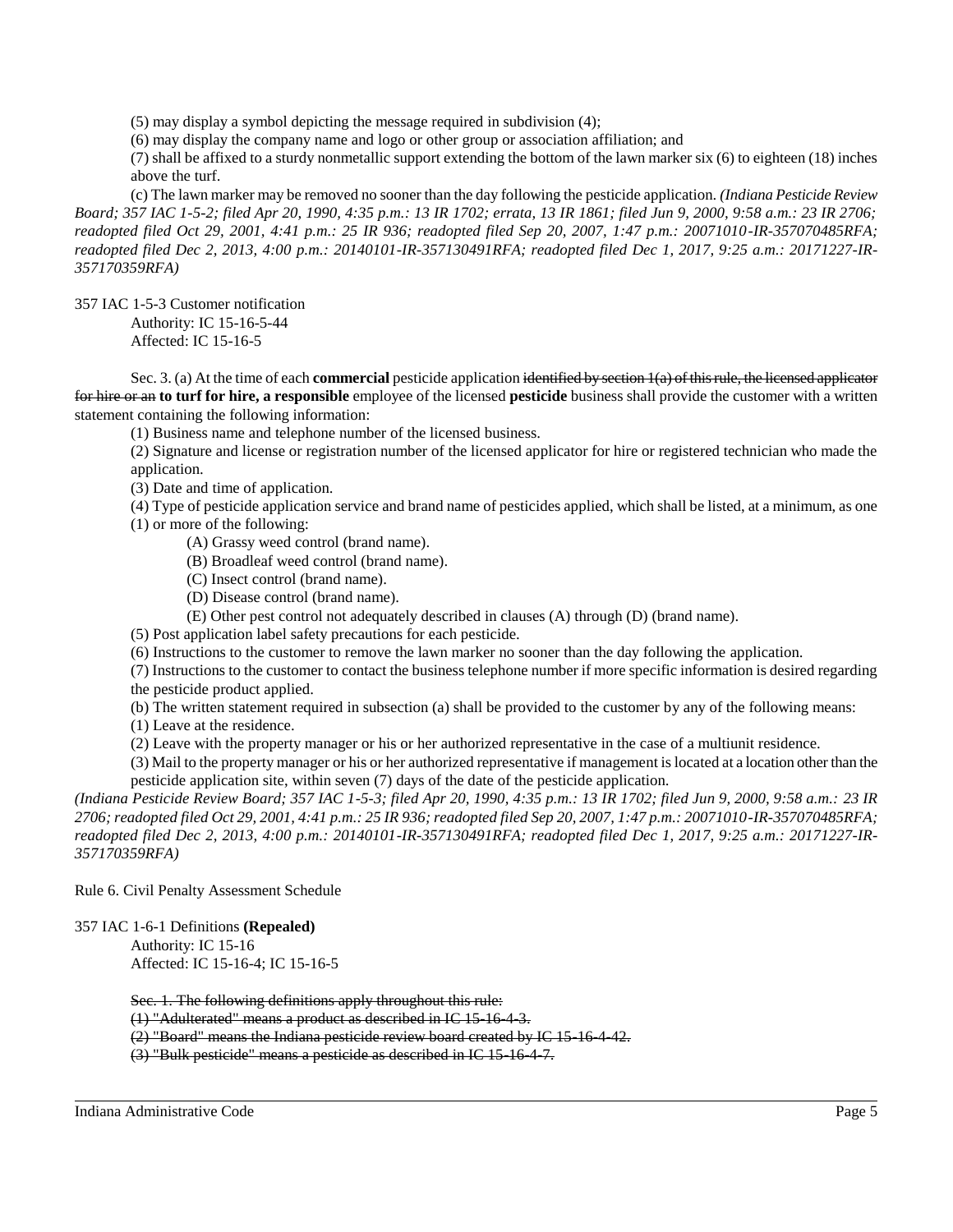(4) "Distribute" means to distribute a product, as described in IC 15-16-4-11.

(5) "Labeling" means all products labels and written, printed, or graphic material as described in IC 15-16-4-24.

(6) "Legal citation" means the Indiana Code (IC) or the Indiana Administrative Code (IAC) section or subsection cited on the schedule to describe the relevant portion of a pesticide law or rule that has been violated.

```
(7) "Misbranded" means a product as described in IC 15-16-4-25.
```
(8) "Per day" means the method to be utilized for determining the civil penalty to be assessed for a violation that is of a continuing nature but may be the result of one (1) distinguishable act or failure to act. The violation number shall remain the same when assessing civil penalties for multiple counts of violation on a per day basis.

(9) "Per incident" means the method to be utilized for determining the violation number for a violation that is usually not of a continuing nature and is the result of a separate and distinguishable act or failure to act. Violations involving separate and distinguishable acts may be assigned accumulating violation numbers.

(10) "Per person" means the method to be utilized for determining the civil penalty to be assessed for a violation that may involve more than one (1) person. The violation number shall remain the same when assessing civil penalties on a per person basis.

(11) "Per product" means the method to be utilized for determining the violation number for a violation that may involve more than one (1) different product. Violations involving multiple products will be assigned accumulating violation numbers.

(12) "Person" has the meaning set forth in IC 15-16-4-28.

(13) "Per year" means the method to be utilized for determining the violation number for a violation that may be documented on several dates or at several locations but is the result of one (1) distinguishable act or failure to act.

(14) "Product" means pesticide product as defined in IC 15-16-4-33.

(15) "Schedule" means the civil penalty schedule required by IC 15-16-4-69 and IC 15-16-5-66 and as specified in section 2 of this rule.

(16) "State chemist" means the Indiana state chemist or his or her appointed agent.

(17) "Violation assessment" means the scheme to be utilized for determining the violation number and the count of violations eligible to be assessed civil penalties on the schedule. This scheme includes the concept of assessing civil penalties on a per incident, per day, per product, and per year basis as indicated on the schedule.

*(Indiana Pesticide Review Board; 357 IAC 1-6-1; filed Jan 9, 1992, 3:00 p.m.: 15 IR 706; readopted filed Oct 29, 2001, 4:41 p.m.: 25 IR 936; filed Jan 7, 2005, 2:15 p.m.: 28 IR 1689; readopted filed Nov 18, 2011, 1:21 p.m.: 20111214-IR-357110572RFA; filed Nov 28, 2012, 2:49 p.m.: 20121226-IR-357120513FRA; readopted filed Dec 1, 2017, 9:25 a.m.: 20171227-IR-357170359RFA)*

357 IAC 1-6-2 Schedule

Authority: IC 15-16 Affected: IC 15-16-4; IC 15-16-5

Sec. 2. (a) **Except as indicated on the schedule in subsection (b), the maximum civil penalty to be assessed by the state chemist for each count of violation** The schedule of civil penalties for violations of IC 15-16-4 and IC 15-16-5, and the rules adopted under these laws is as follows: **may not exceed the following:**

- **(1) Five hundred dollars (\$500.00) for a person's first violation.**
- **(2) One thousand dollars (\$1000.00) for a person's second violation.**
- **(3) Two thousand dollars (\$2000.00) for a person's third violation and each subsequent violation.**

**(b) The following schedule shall be followed by the state chemist to assess civil penalties for violation.**

|                          |                                                         | <b>Violation Number</b> |               |             | <b>Violation</b> |
|--------------------------|---------------------------------------------------------|-------------------------|---------------|-------------|------------------|
| <b>Legal Violation</b>   |                                                         |                         | 2             | 3 Third and | Assessment       |
| Citation                 | <b>General Description of Violation</b>                 | $+$ First               | <b>Second</b> | subsequent  |                  |
| IC $15\,16\,4\,57(1)$ or | Produce, distribute, display, sell, offer for sale, or- | \$250                   | \$500         | \$1,000     | Per product      |
| $IC$ 15 16 4 66(1)       | transport a nonregistered pesticide product.            |                         |               |             | and per year     |
|                          | Produce, distribute, display, sell, offer for sale, or  |                         |               |             |                  |
|                          | transport a pesticide product with labeling claims or   |                         |               |             | Per product      |
| $1C$ 15 16 4 57(2)       | directions for use different from that registered.      | \$100                   | \$200         | \$300       | and per year     |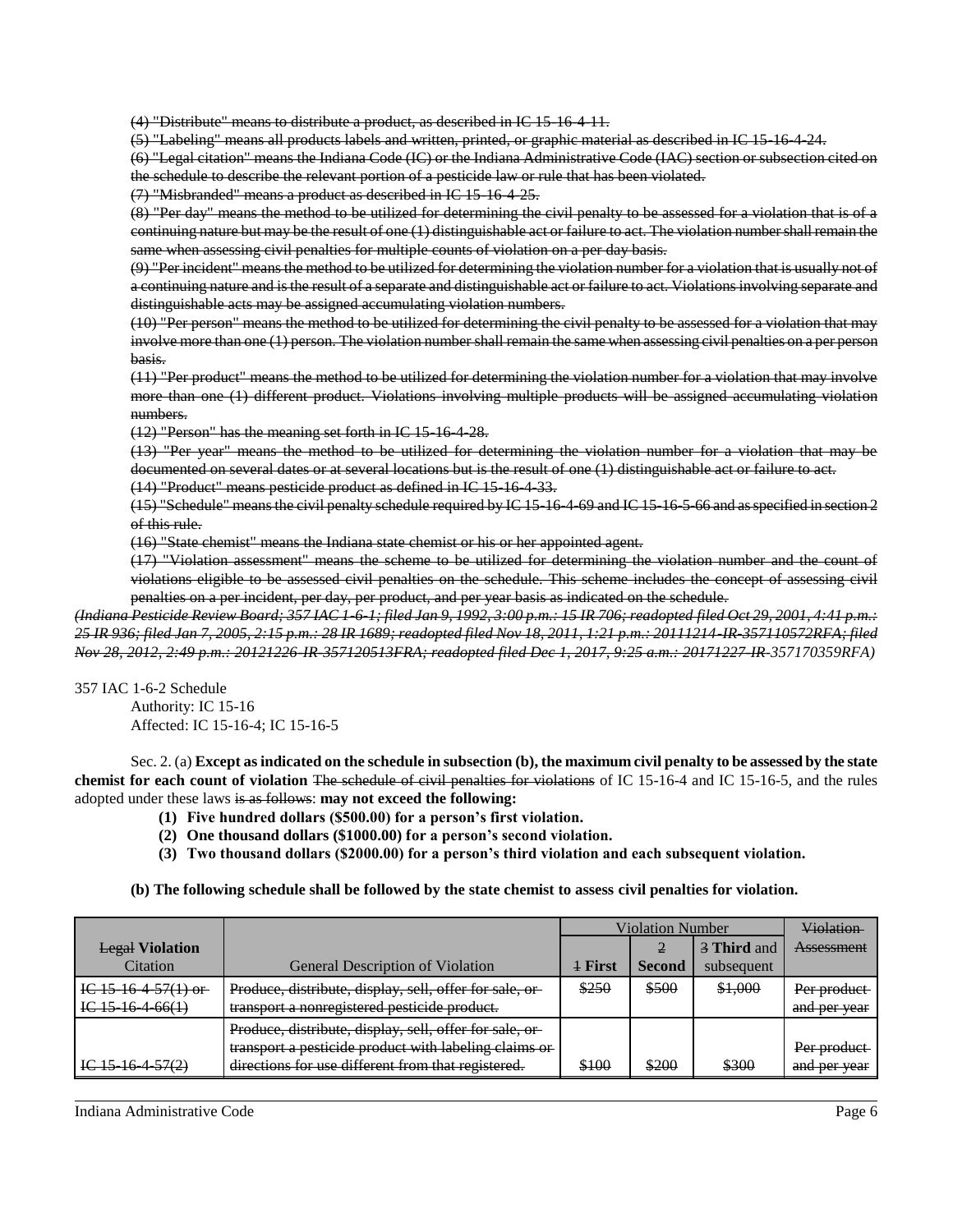| IC $15\,16\,4\,57(3)$     | Produce, distribute, display, sell, offer for sale, or-  | \$250 | \$500 | \$1,000 | Per product   |
|---------------------------|----------------------------------------------------------|-------|-------|---------|---------------|
|                           | transport a pesticide product with composition-          |       |       |         | and per year  |
|                           | different from that registered.                          |       |       |         |               |
|                           | Produce, distribute, display, sell, offer for sale, or-  |       |       |         |               |
|                           | transport a pesticide product with incomplete or-        |       |       |         |               |
|                           | illegible label or in a container other than-            |       |       |         | Per product   |
|                           | manufacturer's immediate, unbroken, and approved-        |       |       |         | and per-      |
| $1C$ 15 16 4 57(4)        | or authorized container.                                 | \$250 | \$500 | \$1,000 | incident      |
| $IC$ 15 16 4 57(5), IC    | Produce, distribute, display, sell, offer for sale, or-  |       |       |         |               |
| $15\,16\,4\,66(2), or IC$ | transport an adulterated or misbranded pesticide-        |       |       |         | Per product   |
| 15.16.466(3)              | product.                                                 | \$250 | \$500 | \$1,000 | and per year  |
|                           | Produce, distribute, display, sell, offer for sale, or-  |       |       |         |               |
|                           | transport a pesticide product in a container not in-     |       |       |         |               |
|                           | compliance with rules adopted by the board or-           |       |       |         |               |
|                           | regulations adopted under the Federal Insecticide,       |       |       |         | Per product,  |
| $IC$ 15 16 4 57(6) or     | Fungicide, and Rodenticide Act (7 U.S.C. 136 et-         |       |       |         | per incident, |
| IC $15\,16\,4\,57(9)$     | $seq.$ )                                                 | \$250 | \$500 | \$1,000 | and per year  |
|                           |                                                          |       |       |         | Per product   |
| IC $15\,16\,4\,57(7)$ or  | Distribute a highly volatile herbicide except on-        |       |       |         | and per-      |
| $IG-15-16-4-59(5)$        | written permission by the state chemist.                 | \$250 | \$500 | \$1,000 | incident      |
|                           | Produce, distribute, display, sell, offer for sale,      |       |       |         | Per product   |
|                           | transport, or store a bulk pesticide without a fully-    | \$100 | \$200 | \$300   | and per-      |
| IC $15\,16\,4\,57(8)$     | compliant label affixed to the container.                | \$200 | \$400 | \$600   | incident      |
|                           | Produce, distribute, sell, offer for sale, or transport- |       |       |         |               |
|                           | a pesticide that violates the Federal Insecticide,       |       |       |         | Per product   |
|                           | Fungicide, and Rodenticide Act (U.S.C. 136 et seq.)      |       |       |         | and per-      |
| $IC$ 15 16 4 57(9)        | or regulations adopted under the Act.                    | \$250 | \$500 | \$1,000 | incident      |
|                           |                                                          |       |       |         | Per product   |
|                           | Detach, alter, deface, or destroy a pesticide product-   |       |       |         | and per-      |
| $IC$ 15 16 4 59(1)        | label or labeling.                                       | \$250 | \$500 | \$1,000 | incident      |
|                           | Add any substance to, or take any substance from, a-     |       |       |         | Per product   |
|                           | pesticide in a manner that may defeat the purpose of     |       |       |         | and per-      |
| $I C 15 - 16 - 4 - 59(2)$ | IC 15-16-4 or IC 15-16-5.                                | \$250 | \$500 | \$1,000 | incident      |
|                           |                                                          |       |       |         | Per product   |
|                           | Use or cause to be used a pesticide contrary to the-     |       |       |         | and per       |
| IC $15\,16\,4\,59(4)$     | rules adopted by the board.                              | \$250 | \$500 | \$1,000 | incident      |
|                           | Neglect, or after notice, refuse to comply with IC-      |       |       |         |               |
|                           | 15-16-4, IC 15-16-5, the rules adopted under these-      |       |       |         | Per product   |
| IC $15\,16\,4\,59(6)$ or  | chapters, or any lawful order of the state chemist or-   |       |       |         | and per-      |
| $IC$ 15 16 5 65(6)        | board.                                                   | \$250 | \$500 | \$1,000 | incident      |
|                           | Produce, handle, transport, store, display, dispose,     |       |       |         |               |
|                           | or distribute a pesticide product or pesticide product   |       |       |         |               |
|                           | container in a manner that may endanger or cause-        |       |       |         |               |
|                           | injury to humans, beneficial vegetation, crops,          |       |       |         |               |
|                           | livestock, wildlife, beneficial insects, the             |       |       |         |               |
| IC 15-16-4-67 or IC       | environment, food, feed, or other associated-            |       |       |         |               |
| 15 16 5 64                | products.                                                | \$250 | \$500 | \$1,000 | Per incident  |
|                           | Dispose of, discard, or store a pesticide product or-    |       |       |         |               |
|                           | pesticide container in a manner that may cause-          |       |       |         |               |
| IC <sub>15</sub> 16 4 68  | injury to humans, plants, animals, wildlife, lands, or-  | \$250 | \$500 | \$1,000 | Per incident  |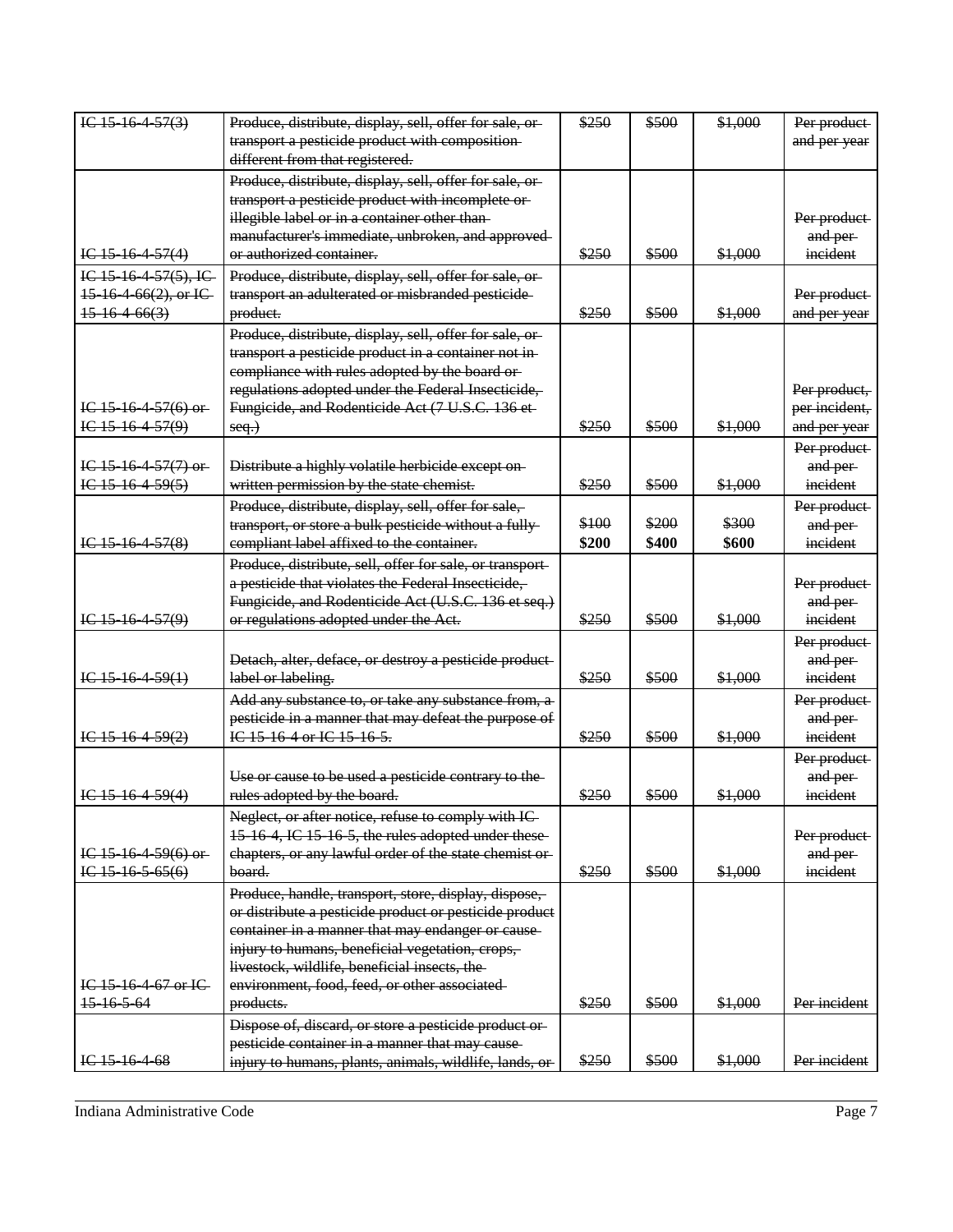|                          | waters.                                                  |         |        |           |               |
|--------------------------|----------------------------------------------------------|---------|--------|-----------|---------------|
|                          | Sell, use, or remove without written permission-         |         |        |           |               |
|                          | from the state chemist or by a court order a-            |         |        |           |               |
|                          | pesticide product placed under a stop sale, use, or-     |         |        |           |               |
| $-$ IC 15 16 4 73(e)     | removal order by the state chemist.                      | $$250*$ | \$500* | \$1,000*  | Per incident  |
|                          | Recklessly, knowingly, or intentionally impede or-       |         |        |           |               |
|                          | prevent the state chemist or the state chemist's agent-  |         |        |           |               |
| IC 15 16 4 77 or IC      | in the performance of the state chemist's duty in        |         |        |           |               |
| $15-16-5-65(19)$         | connection with IC 15 16 4 or IC 15 16 5.                | \$250*  | \$500* | $$1,000*$ | Per incident  |
|                          | Make a false or fraudulent claim either verbally or-     |         |        |           |               |
|                          | through any media misrepresenting the effect of a-       |         |        |           | Per incident  |
| IC $15\,16\,5\,65(1)$    | pesticide product or a method to be used.                | \$250   | \$500  | \$1,000   | and per day   |
|                          | Recommend, use, or supervise the use of a-               |         |        |           |               |
|                          | registered pesticide product in a manner-                |         |        |           |               |
|                          | inconsistent with its labeling, or in violation of the-  |         |        |           |               |
|                          | United States Environmental Protection Agency or-        |         |        |           |               |
|                          | Indiana state restrictions on the use of that pesticide- |         |        |           | Per incident  |
| IC $15$ $16$ $5$ $65(2)$ | product.                                                 | \$250   | \$500  | \$1,000   | and per day   |
|                          | Use a known ineffective or improper pesticide-           |         |        |           |               |
| $1C$ -15-16-5-65(3)      | product or known ineffective amount of pesticide.        | \$250   | \$500  | \$1,000   | Per incident  |
|                          |                                                          |         |        |           | Per incident  |
| $IC$ 15 16 5 65(4)       | Operate faulty or unsafe equipment.                      | \$250   | \$500  | \$1,000   | and per day   |
|                          |                                                          |         |        |           | Per incident  |
| IC $15\,16\,5\,65(5)$    | Operate in a careless or negligent manner.               | \$250   | \$500  | \$1,000   | and per day   |
|                          | Refuse or neglect to keep and maintain the records-      |         |        |           |               |
|                          | required by IC 15 16 5 or to make reports and-           |         |        |           |               |
|                          | supply information when required or requested by-        |         |        |           |               |
|                          | the state chemist in the course of an investigation or-  |         |        |           | Per incident  |
| IC $15$ $16$ $5$ $65(7)$ | inspection.                                              | \$250   | \$500  | \$1,000   | and per day   |
|                          | Make false or fraudulent records, invoices, or-          |         |        |           | Per incident  |
| IC $15\,16\,5\,65(8)$    | reports.                                                 | \$250   | \$500  | \$1,000   | and per day   |
|                          | Engage in or profess to engage in the business of        |         |        |           |               |
|                          | using a pesticide or any other product regulated         |         |        |           |               |
|                          | under IC 15 16 5 or by rules adopted under IC 15-        |         |        |           |               |
|                          | 16 5 or making a diagnostic inspection to determine      |         |        |           |               |
|                          | infestations of a wood destroying pest for hire on-      |         |        |           |               |
|                          | the property of another without having a pesticide-      |         |        |           |               |
| $1C$ -15-16-5-65(9)      | business license issued by the state chemist.            | \$250   | \$500  | \$1,000   | Per day       |
|                          | Use a restricted use pesticide without having an-        |         |        |           | Per incident, |
|                          | applicator, who is licensed or permitted under IC-       |         |        |           | per day, and  |
| I C 15 16 5 65(10)       | 15 16 5, in direct supervision.                          | \$250   | \$500  | \$1,000   | per person    |
|                          | Use fraud or misrepresentation in making an-             |         |        |           | Per incident  |
|                          | application for, or renewal of, a license, permit,       |         |        |           | and per-      |
| IC $15\,16\,5\,65(11)$   | registration, or certification.                          | \$250   | \$500  | \$1,000   | person        |
|                          | Refuse or neglect to comply with any limitations or-     |         |        |           |               |
|                          | restrictions on or in a duly issued license, permit,     |         |        |           | Per incident  |
| IC $15\,16\,5\,65(12)$   | registration, or certification.                          | \$250   | \$500  | \$1,000   | and per day   |
|                          | Aid or abet a person to evade IC 15-16-5, conspire-      |         |        |           |               |
|                          | with a person to evade IC 15 16 5, or allow a            |         |        |           |               |
| IC $15\,16\,5\,65(13)$   | license, permit, registration, or certification to be-   | $$250*$ | \$500* | \$1,000*  | Per day       |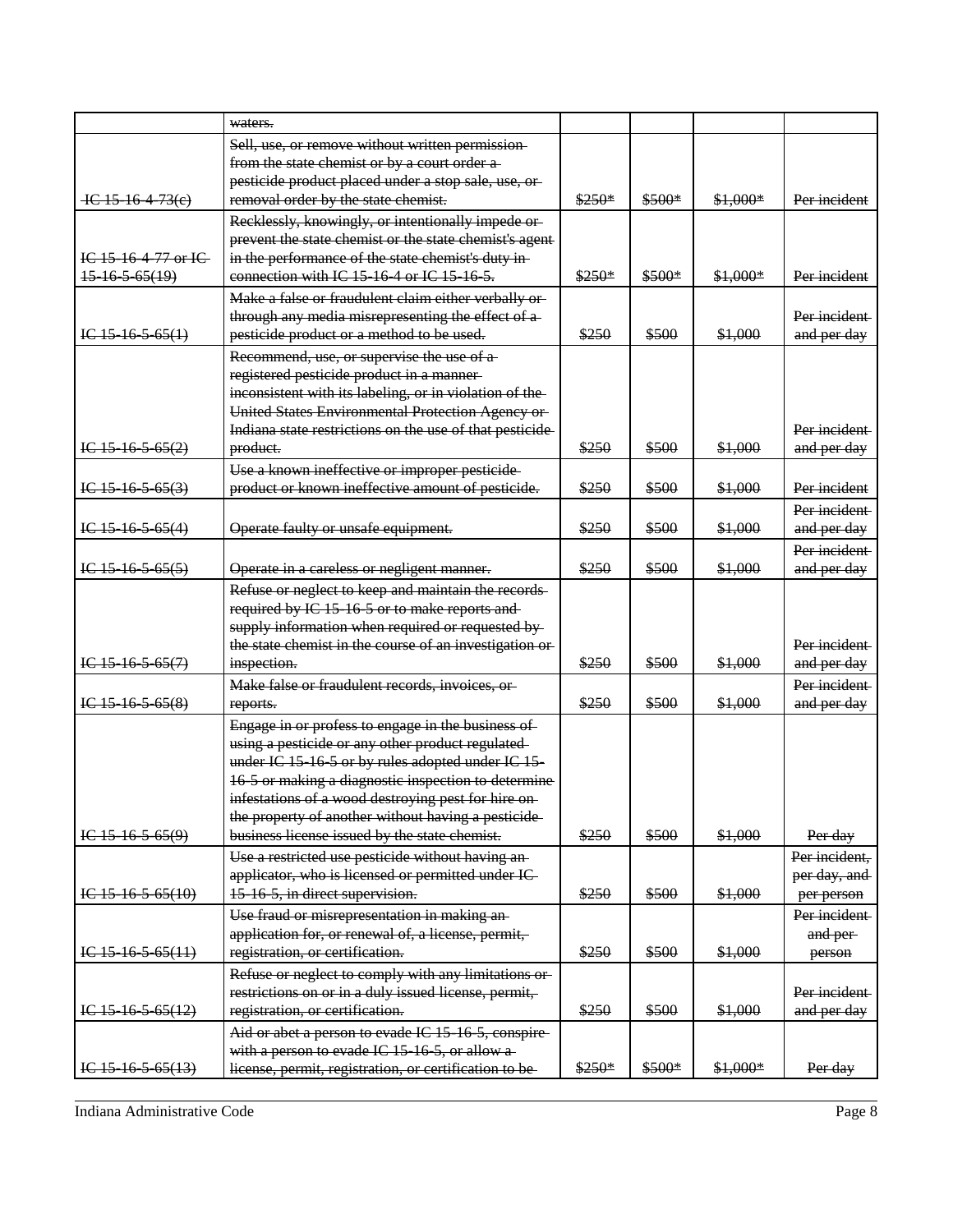|                        | used by another person.                                                 |         |         |           |              |
|------------------------|-------------------------------------------------------------------------|---------|---------|-----------|--------------|
|                        | Make false or misleading statements during or after-                    |         |         |           |              |
|                        | an inspection concerning any infestation or-                            |         |         |           |              |
| IC $15\,16\,5\,65(14)$ | infection of pests.                                                     | \$250   | \$500   | \$1,000   | Per incident |
|                        | Impersonate any federal, state, county, or city-                        |         |         |           |              |
| $1C$ 15 16 5 65(15)    | inspector, investigator, or official.                                   | $$250*$ | $$500*$ | $$1,000*$ | Per incident |
|                        | Knowingly purchase or use a pesticide product that-                     |         |         |           |              |
| $IC$ 15 16 5 65(16)    | was not registered under IC 15 16 4.                                    | \$250   | \$500   | \$1,000   | Per incident |
|                        | Fail to continuously maintain financial-                                |         |         |           |              |
|                        | responsibility required under IC 15 16 58 or to-                        |         |         |           |              |
|                        | provide proof of financial responsibility to the state-                 |         |         |           |              |
| $1C$ -15-16-5-65(17)   | chemist when requested.                                                 | \$250   | \$500   | \$1,000   | Per day      |
|                        | Intentionally alter a duly issued license, permit,                      |         |         |           |              |
| IC $15\,16\,5\,65(18)$ | registration, or certification.                                         | \$250*  | $$500*$ | \$1,000*  | Per incident |
|                        | Fail to provide on-site supervision to a noncertified                   | \$125   | \$250   | \$500     |              |
| 355 IAC 4-2-3          | individual.                                                             | \$250   | \$500   | \$1000    | Per day      |
|                        |                                                                         | \$125   | \$250   | \$500     |              |
| 355 IAC 4-2-5          | Fail to provide direct supervision.                                     | \$250   | \$500   | \$1000    | Per day      |
|                        | Fail to provide technician with label, fact sheet,                      | \$25    | \$50    | \$100     |              |
| 355 IAC 4-2-6          | safety equipment, or voice communication.                               | \$50    | \$100   | \$200     | Per day      |
|                        |                                                                         | \$100   | \$100   | \$100     | Per day and  |
| 355 IAC 4-2-7          | Supervise more than 10 technicians.                                     | \$200   | \$200   | \$200     | per person   |
|                        |                                                                         | \$25    | \$50    | \$100     |              |
| 355 IAC 4-2-8          | Fail to have technician credential at the work site.                    | \$50    | \$100   | \$200     | Per incident |
|                        | Fail to keep and maintain commercial applicator                         | \$100   | \$200   | \$300     |              |
| 355 IAC 4-4-1          | restricted use pesticide application records.                           | \$200   | \$400   | \$600     | Per day      |
|                        | Fail to keep and maintain private applicator                            | \$100   | \$100   | \$100     |              |
| 355 IAC 4-4-1.5        | restricted use pesticide application records.                           | \$200   | \$200   | \$200     | Per day      |
| 355 IAC 4-4-1 or 355   | Fail to keep all required restricted use pesticide                      | \$25    | \$50    | \$100     |              |
| IAC 4-4-1.5            | application record elements.                                            | \$50    | \$100   | \$200     | Per day      |
|                        |                                                                         |         |         |           |              |
| 355 IAC 4 4 3          | Fail to register as a restricted use pesticide dealer.                  | \$250   | \$500   | \$1,000   | Per day      |
|                        | Fail to keep restricted use pesticide sale or-<br>distribution records. |         |         |           |              |
| 355 IAC 4 4 3          |                                                                         | \$250   | \$500   | \$1,000   | Per day      |
|                        | Fail to develop for hire termiticide application                        | \$100   | \$200   | \$300     |              |
| 355 IAC 4-5-2(1)       | records.                                                                | \$200   | \$400   | \$600     | Per day      |
|                        | Fail to keep all required for hire termiticide                          | \$25    | \$50    | \$100     |              |
| 355 IAC 4-5-2(2)       | application records.                                                    | \$50    | \$100   | \$200     | Per day      |
|                        | Fail to keep for hire termiticide application records                   | \$100   | \$200   | \$300     |              |
| 355 IAC 4-5-2(3)       | for five years.                                                         | \$200   | \$400   | \$600     | Per day      |
|                        | Fail to provide label and application specifications                    | \$25    | \$50    | \$100     |              |
| 355 IAC 4-5-2(4)       | to termite control technicians.                                         | \$50    | \$100   | \$200     | Per incident |
|                        | Fail to ensure the completed termite control-                           |         |         |           |              |
|                        | eustomer disclosure form is issued to the customer-                     |         |         |           |              |
| 355 IAC 4 5 2(5)       | before the application.                                                 | \$250   | \$500   | \$1,000   | Per incident |
|                        | Fail to ensure that the state chemist is notified in-                   |         |         |           |              |
|                        | advance of a preconstruction termiticide-                               |         |         |           |              |
| 355 IAC 4 5 2(6)       | application.                                                            | \$250   | \$500   | \$1,000   | Per incident |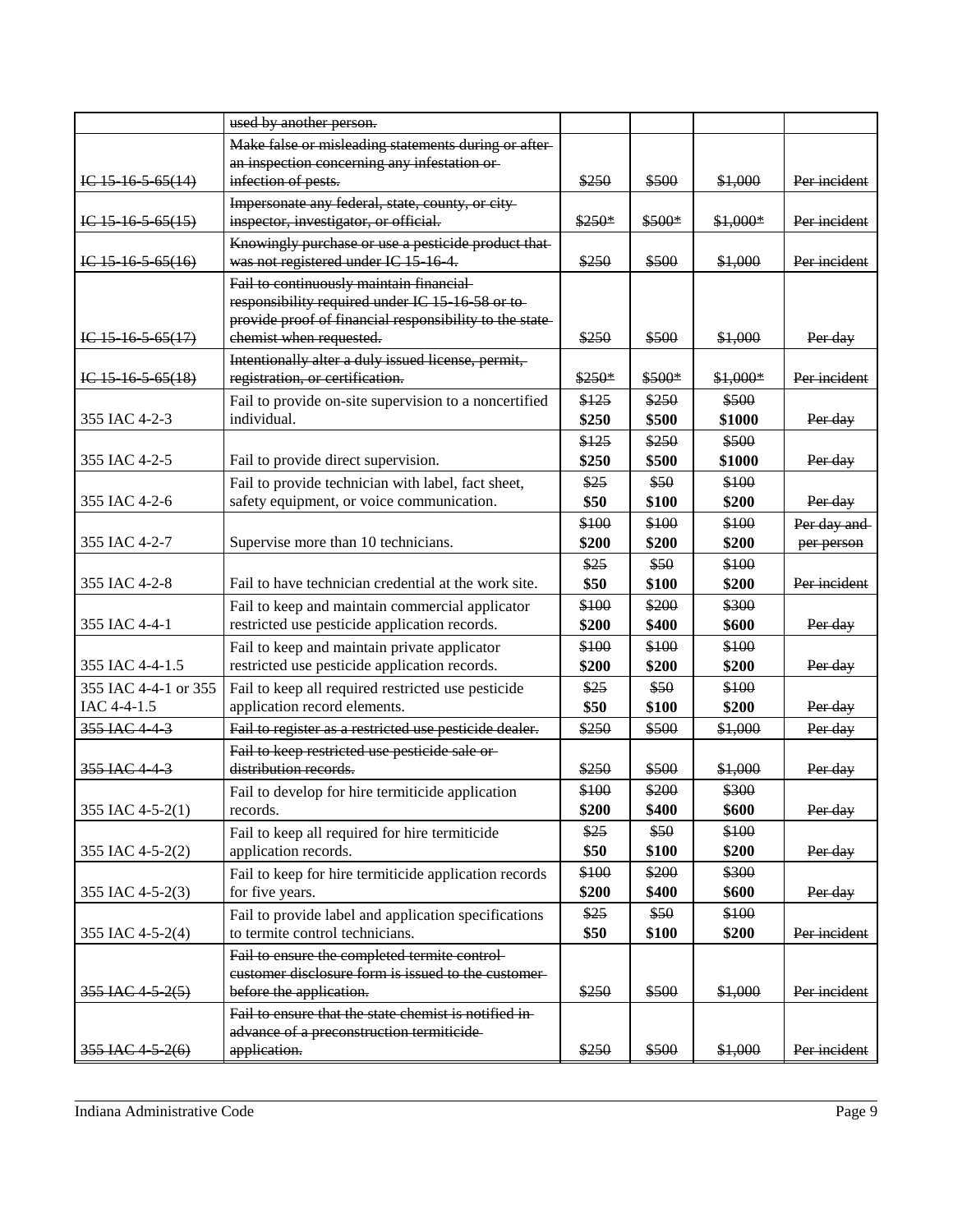| 355 IAC 477         | Make false or fraudulent reports or misrepresent-                      | \$250   | \$500   | \$1,000   | Per incident        |
|---------------------|------------------------------------------------------------------------|---------|---------|-----------|---------------------|
|                     | participation in the certification or registration-                    |         |         |           |                     |
|                     | renewal process.                                                       |         |         |           |                     |
|                     | Distribute a restricted use pesticide to a noncertified                |         |         |           |                     |
| 357 IAC 1 3 2       | user.                                                                  | $$250*$ | $$500*$ | $$1,000*$ | Per incident        |
|                     | Distribute a restricted use pesticide without a dealer-                |         |         |           |                     |
| 357 IAC 1-3-3       | registration.                                                          | \$250   | \$500   | \$1,000   | Per incident        |
|                     | Fail to keep restricted use pesticide distribution                     | \$100   | \$200   | \$300     |                     |
| 357 IAC 1-3-5(a)    | records.                                                               | \$200   | \$400   | \$600     | Per incident        |
|                     | Fail to keep all required elements of restricted use                   | \$25    | \$50    | \$75      |                     |
| 357 IAC 1-3-5(c)    | pesticide distribution records.                                        | \$50    | \$100   | \$150     | Per incident        |
|                     | Fail to place a lawn marker at the time of a                           | \$100   | \$200   | \$300     |                     |
| 357 IAC 1-5-2(a)    | commercial application for hire.                                       | \$200   | \$400   | \$600     | Per incident        |
|                     | Fail to ensure the lawn marker meets all of the                        | \$50    | \$100   | \$200     |                     |
| 357 IAC 1-5-2(b)    | required specifications.                                               | \$100   | \$200   | \$400     | Per incident        |
|                     |                                                                        | \$100   | \$200   | \$300     |                     |
|                     | Fail to provide written customer notification                          | \$200   | \$400   | \$600     | Per incident        |
| 357 IAC 1-5-3       | containing all required notification elements.                         |         |         |           |                     |
|                     | Load, mix, or store a pesticide within an isolation                    | \$100   | \$200   | \$300     | Per incident        |
| 357 IAC 1-10-2      | area around a community public water supply                            | \$200   | \$400   | \$600     |                     |
|                     | system.                                                                |         |         |           | and per day         |
|                     | Fail to provide proper storage or containment in                       | \$100   | \$200   | \$300     |                     |
| 357 IAC 1-10-3      | wellhead area.                                                         | \$200   | \$400   | \$600     | Per day             |
|                     | Fail to properly and immediately clean up a-                           |         |         |           | Per incident        |
| 357 IAC 1 10 4      | pesticide spill within an isolation wellhead area.                     | \$250   | \$500   | \$1,000   | and per day         |
|                     | Use or supervise the use of a pesticide for-                           |         |         |           |                     |
|                     | community wide mosquito abatement without a-                           |         |         |           |                     |
| 357 IAC 1 11 2      | eategory 8 license.                                                    | \$250   | \$500   | \$1,000   | Per day             |
|                     | Fail to supervise a noncertified community wide-                       |         |         |           |                     |
| 357 IAC 1 11 3      | abatement applicator as required.                                      | \$250   | \$500   | \$1,000   | Per day             |
|                     | Apply a pesticide in a manner that allows it to drift-                 |         |         |           |                     |
|                     | from the target site in sufficient quantity to cause-                  |         |         |           |                     |
| 357 IAC 1 12 2      | harm to a nontarget site.                                              | \$250   | \$500   | \$1,000   | Per incident        |
|                     |                                                                        |         |         |           | Per incident        |
| 357 IAC 1 13 2      |                                                                        |         |         |           | and per-            |
|                     | Cause the open burning of a pesticide container.                       | \$250   | \$500   | \$1,000   | product             |
|                     |                                                                        |         |         |           | Per incident        |
|                     | Fail to attach the required labeling to a pesticide-                   | \$250   | \$500   | \$1,000   | and per-            |
| $357$ IAC 1-14-3(a) | service container.                                                     |         |         |           | product             |
|                     |                                                                        |         |         |           | Per incident        |
|                     | Fail to have possession of a complete label copy-                      | \$250   | \$500   | \$1,000   | and per-<br>product |
| $357$ IAC 1 14 3(b) | during transport of a pesticide service container.                     |         |         |           |                     |
|                     | Use or supervise the use of a pesticide on a golf-                     |         |         |           |                     |
| 357 IAC 1 15 2      | course without having a category 3b commercial-<br>applicator license. | \$250   | \$500   | \$1,000   |                     |
|                     |                                                                        |         |         |           | Per day             |
|                     | Fail to supervise a noncertified pesticide applicator-                 |         |         |           |                     |
| 357 IAC 1 15 3      | on a golf course.                                                      | \$250   | \$500   | \$1,000   | Per day             |
|                     | Fail to keep and maintain all required records of a-                   |         |         |           |                     |
| 357 IAC 1-15-4      | pesticide applied on the golf course.                                  | \$250   | \$500   | \$1,000   | Per day             |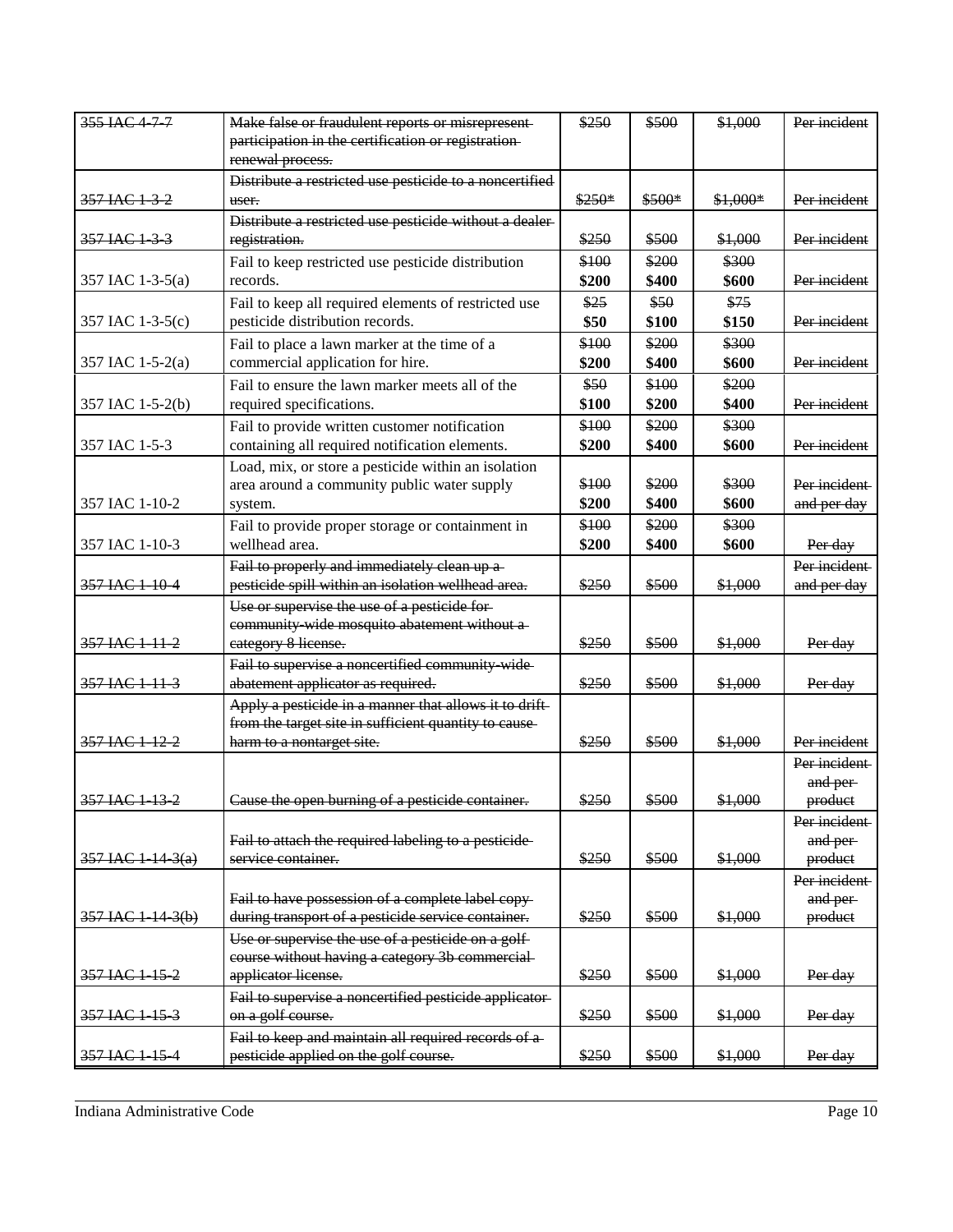| 357 IAC 1 16 4           | Use or supervise the use of a pesticide at a school-   | \$250  | \$500  | \$1,000  | Per incident |
|--------------------------|--------------------------------------------------------|--------|--------|----------|--------------|
|                          | without the proper commercial applicator license.      |        |        |          |              |
|                          | Fail to supervise a noncertified pesticide applicator- |        |        |          |              |
| 357 IAC 1 16 5           | <del>at a school.</del>                                | \$250  | \$500  | \$1,000  | Per incident |
|                          | Apply a pesticide at a school during normal-           |        |        |          |              |
| $357$ IAC 1 16 6(a)      | instructional hours when school is in session.         | \$250  | \$500  | \$1.000  | Per incident |
|                          | Allow a student to enter a pesticide treatment area-   |        |        |          |              |
| 357 IAC 1 16 6(e)        | during the required restricted reentry period.         | \$250  | \$500  | \$1,000  | Per incident |
|                          | Store a pesticide at a school contrary to the storage- |        |        |          |              |
| 357 IAC 1 16 7           | requirements.                                          | \$250  | \$500  | \$1,000  | Per incident |
| 357 IAC 1 16 8           | Fail to provide required pesticide notification.       | \$250  | \$500  | \$1,000  | Per incident |
|                          | Fail to keep and maintain required pesticide           |        |        |          |              |
| 357 IAC 1 16 9(a)        | application at school records.                         | \$250  | \$500  | \$1,000  | Per incident |
|                          | Fail to provide requested pesticide application-       |        |        |          |              |
| 357 IAC 1 16 9(f)        | records for inspection or copying.                     | \$250  | \$500  | \$1.000  | Per incident |
| 355 IAC 5 2 1 or 355     | Store a pesticide in a bulk container made of          |        |        |          | Per incident |
| IAC <sub>5</sub> 24      | improper design or materials.                          | \$100  | \$200  | \$300    | and per day  |
|                          |                                                        |        |        |          | Per incident |
| 355 IAC 5-2-2            | Store a pesticide in an underground bulk container.    | \$250  | \$500  | \$1,000  | and per day  |
| 355 IAC 5 2 3            | Abandon a bulk storage container improperly.           | \$250  | \$500  | \$1,000  | Per incident |
|                          | Fail to anchor a bulk storage container to prevent-    | \$100  | \$200  | \$300    | Per incident |
| 355 IAC 5 2 5            | flotation or instability.                              | \$200  | \$400  | \$600    | and per day  |
|                          |                                                        | \$100  | \$100  | \$100    |              |
| <del>355 IAC 5-2-6</del> | Fail to vent a bulk storage container.                 | \$200  | \$200  | \$200    | Per incident |
|                          |                                                        | \$100  | \$100  | \$100    |              |
| 355 JAC 5-2-7            | Fail to provide bulk storage container security.       | \$200  | \$200  | \$200    | Per day      |
|                          | Fill bulk storage container beyond intended            | \$100  | \$200  | \$300    |              |
| 355 IAC 5-2-8            | capacity.                                              | \$200  | \$400  | \$600    | Per incident |
|                          | Fail to have proper shut-off valve on bulk storage     | \$50   | \$50   | \$50     |              |
| 355 IAC 5-2-9            | container.                                             | \$100  | \$100  | \$100    | Per day      |
|                          | Fail to support bulk storage container                 | \$50   | \$50   | \$50     |              |
| 355 IAC 5-2-10           | appurtenances.                                         | \$100  | \$100  | \$100    | Per day      |
|                          | Fail to have a proper liquid level gauging device on   | \$50   | \$50   | \$50     |              |
| 355 IAC 5-2-11           | a bulk storage container.                              | \$100  | \$100  | \$100    | Per incident |
|                          |                                                        | \$100  | \$100  | \$100    |              |
| 355 IAC 5-2-12           | Fail to maintain a bulk storage container.             | \$200  | \$200  | \$200    | Per day      |
|                          | Fail to carry out operational area activities within-  | \$250* | \$500* | \$1,000* |              |
| $355$ IAC 5 3 1(a)       | contained area.                                        |        |        |          | Per incident |
|                          | Operate operational area containment with              |        |        |          |              |
| 355 IAC 5-3-1(b) or      | improper design, construction, capacity, or            | \$100  | \$200  | \$300    | Per incident |
| 355 IAC 5-3-1(d)         | drainage.                                              | \$200  | \$400  | \$600    | and per day  |
|                          | Fail to remove liquids promptly from operational       | \$100  | \$200  | \$300    |              |
| 355 IAC 5-3-1(e)         | area containment.                                      | \$200  | \$400  | \$600    | Per day      |
|                          | Fail to protect storage containers and appurtenances   |        |        |          |              |
| 355 IAC 5 3 1(f)         | from damage by vehicles.                               | \$250  | \$500  | \$1,000  | Per incident |
|                          |                                                        | \$100  | \$200  | \$300    |              |
| $355$ IAC $5$ $3$ $1(h)$ | Fail to maintain operational area containment.         | \$200  | \$400  | \$600    | Per day      |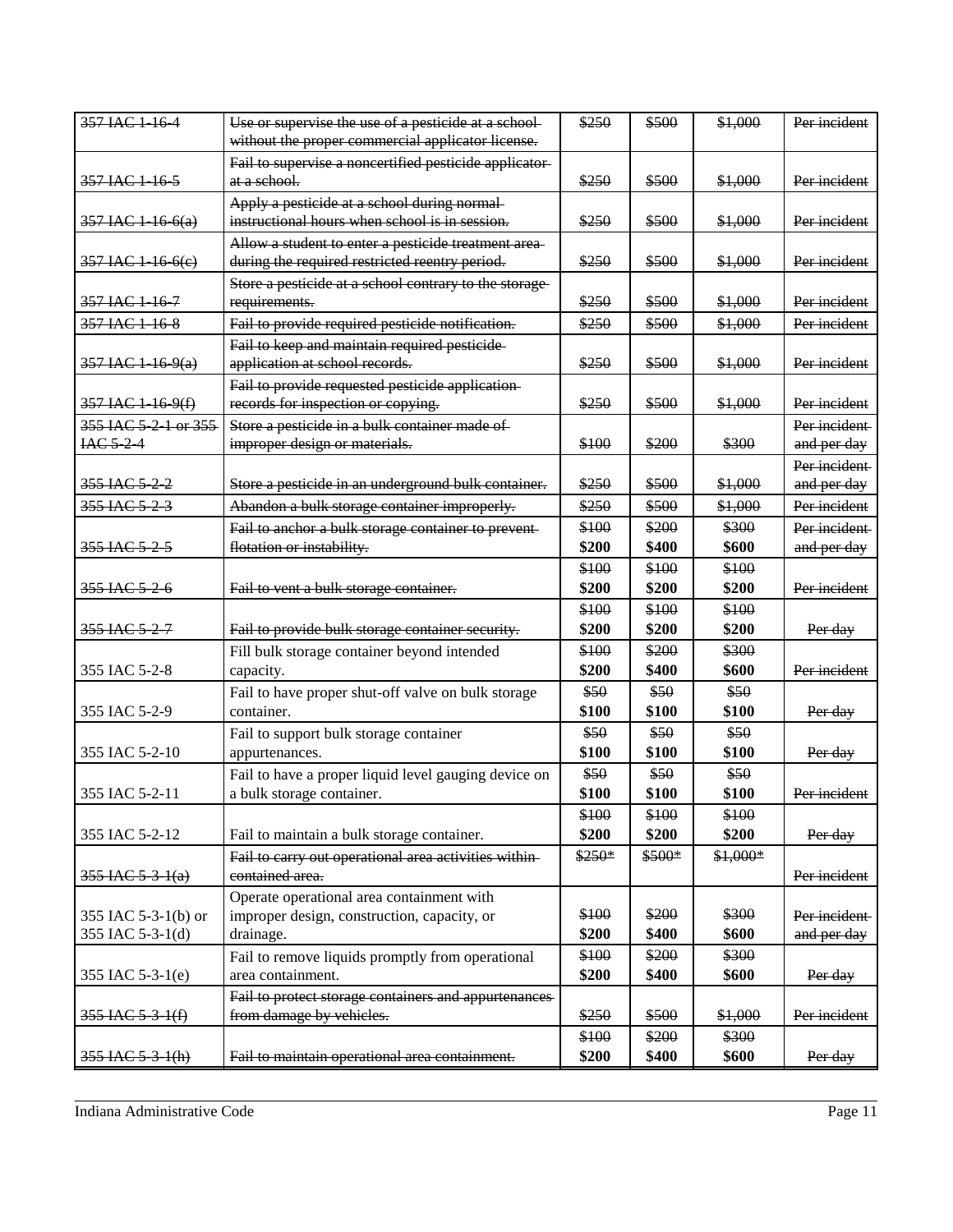| $355$ IAC 5 4 $1(a)$                                                                                  | Store a bulk storage container outside of secondary-<br>containment.                                | $$250*$        | \$500*         | $$1,000*$      | Per day  |
|-------------------------------------------------------------------------------------------------------|-----------------------------------------------------------------------------------------------------|----------------|----------------|----------------|----------|
| 355 IAC 5-4-1(b)                                                                                      | Fail to separate pesticide secondary containment<br>from other materials.                           | \$100<br>\$200 | \$200<br>\$400 | \$300<br>\$600 | Per day  |
| 355 IAC 5-4-1(c)                                                                                      | Fail to maintain required capacity for secondary<br>containment.                                    | \$100<br>\$200 | \$200<br>\$400 | \$300<br>\$600 | Per day  |
| 355 IAC 5-4-1(f)                                                                                      | Operate secondary containment with tile drainage<br>within or under the containment.                | \$100<br>\$200 | \$200<br>\$400 | \$300<br>\$600 | Per day  |
| 355 IAC 5-4-2                                                                                         | Operate secondary containment with improperly<br>constructed or sealed walls.                       | \$100<br>\$200 | \$200<br>\$400 | \$300<br>\$600 | Per day  |
| 355 IAC 5-4-3                                                                                         | Operate secondary containment with improperly<br>constructed or sealed base.                        | \$100<br>\$200 | \$200<br>\$400 | \$300<br>\$600 | Per day  |
| 355 IAC 5-4-4                                                                                         | Operate secondary containment with a relief outlet,<br>valve, or improper pump.                     | \$100<br>\$200 | \$200<br>\$400 | \$300<br>\$600 | Per day  |
| 355 IAC 5-4-7                                                                                         | Operate an improperly designed, constructed, or<br>maintained elephant ring.                        | \$100<br>\$200 | \$200<br>\$400 | \$300<br>\$600 | Per day  |
| 355 IAC 5-4-8(a)                                                                                      | Fail to maintain secondary containment.                                                             | \$100<br>\$200 | \$200<br>\$400 | \$300<br>\$600 | Per day  |
| 355 IAC 5-4-8(b)                                                                                      | Fail to maintain secondary containment free of<br>debris and foreign matter.                        | \$25<br>\$50   | \$50<br>\$100  | \$100<br>\$200 | Per day  |
| 355 JAC 5-5-1                                                                                         | Store dry bulk pesticide in improper, non-elevated,<br>uncovered, or unsecured container or manner. | \$250          | \$500          | \$1,000        | Per day  |
| 355 IAC 5-8-1                                                                                         | Fail to notify the state chemist annually of the bulk<br>storage facility location and status.      | \$50<br>\$100  | \$100<br>\$200 | \$150<br>\$300 | Per year |
| * This penalty shall not be subject to the potential for mitigation listed in section 5 of this rule. |                                                                                                     |                |                |                |          |

(b) Each penalty for each violation, if the violation is of a continuing nature, shall not be imposed for more than one hundred eighty (180) days when assessed on a per day basis**.**

(c) Each penalty for each violation, if the violation is of an identical repetitive nature, shall not be imposed for more than one hundred eighty (180) incidents when assessed on a per incident basis. *(Indiana Pesticide Review Board; 357 IAC 1-6-2; filed Jan 9, 1992, 3:00 p.m.: 15 IR 706; readopted filed Oct 29, 2001, 4:41 p.m.: 25 IR 936; filed Jan 7, 2005, 2:15 p.m.: 28 IR 1690; readopted filed Nov 18, 2011, 1:21 p.m.: 20111214-IR-357110572RFA; filed Nov 28, 2012, 2:49 p.m.: 20121226-IR-357120513FRA; readopted filed Dec 1, 2017, 9:25 a.m.: 20171227-IR-357170359RFA)*

357 IAC 1-6-3 Violation types *(Repealed)*

Sec. 3. *(Repealed by Indiana Pesticide Review Board; filed Jan 7, 2005, 2:15 p.m.: 28 IR 1693)*

357 IAC 1-6-4 Determining the violation number and count of violations to be assessed Authority: IC 15-16-4-50; IC 15-16-4-69 Affected: IC 15-16-4

Sec. 4. For purposes of imposing civil penalties, the state chemist shall comply with the following when determining the violation number and the count of violations:

(1) Only violations committed within the immediate past five (5) years of the date of the violation being addressed shall be considered.

(2) A person's violation numbers shall accumulate as first, second, third, etc., independently for each violation listed on the schedule.**citation.**

(3) When multiple different but similar or related violations are committed by **cited for** a single distinguishable act or failure to act, only one (1) of those violations may be subject to a civil penalty for that act. This subdivision is intended to avoid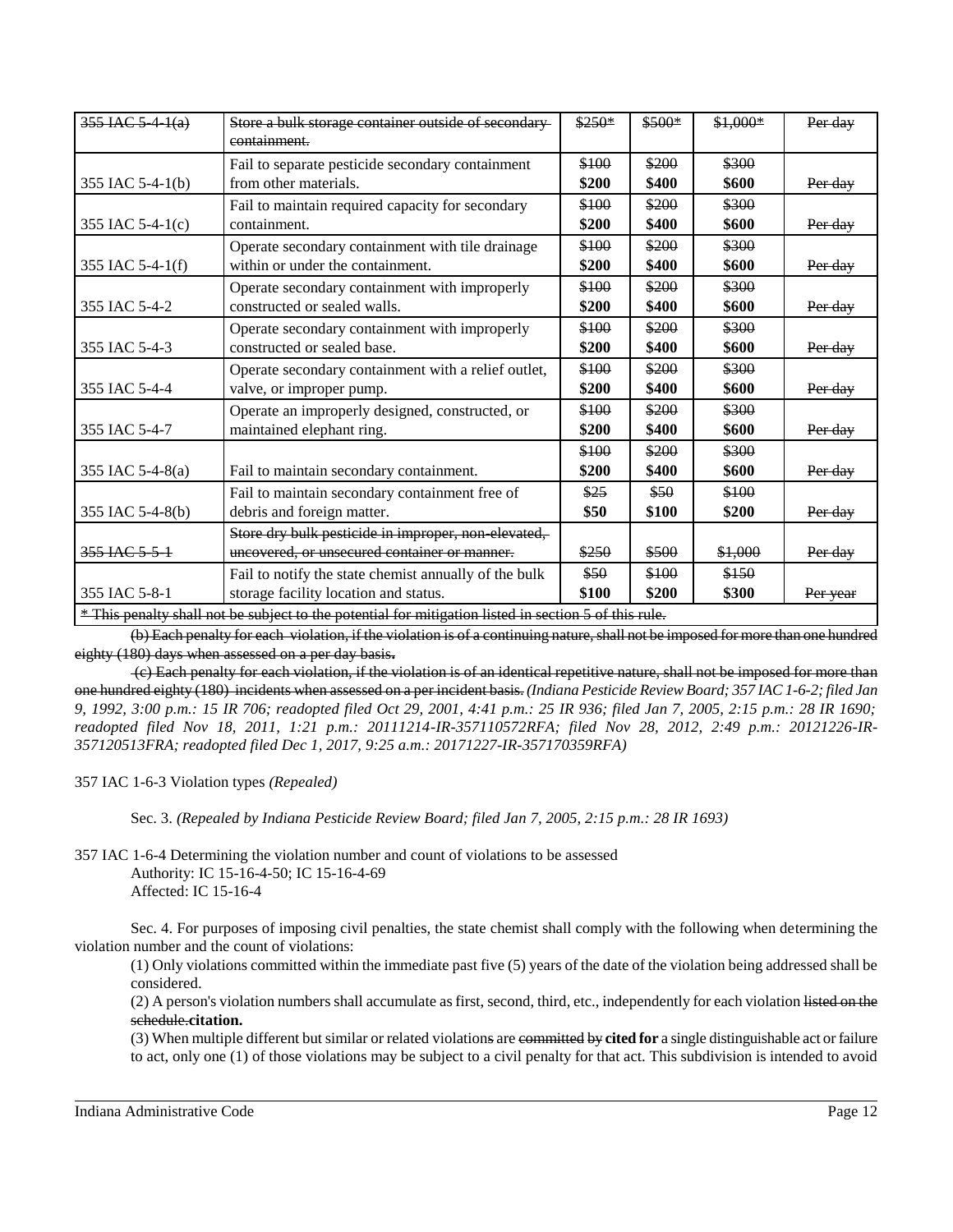duplicating civil penalty assessment for violation of multiple provisions of the statute or rule that may be essentially the same or closely related. This subdivision is not intended to limit in any way civil penalty assessment for violations that are the result of more than one (1) distinguishable unrelated act or failure to act or a violation of a continuing or repetitive nature. (4) When civil penalty assessment procedures outlined in subdivision (3) are being followed, the state chemist will utilize the appropriate violation with the highest penalty listed on the schedule.

**(5) Except for violation of a lawful written order issued by the state chemist, as referenced in IC 15-16-4-59(6), IC 15-16-4-73, or IC 15-16-5-65(6), each count of violation shall be assessed based on each documented incidence of noncompliant activity.** 

**(6) For a violation of IC 15-16-4-59(6), IC 15-16-4-73, or IC 15-16-5-65(6) for failure to comply with a written order of the state chemist, a civil penalty may be imposed for each day of violation, if the violation is of a continuing nature.** 

*(Indiana Pesticide Review Board; 357 IAC 1-6-4; filed Jan 9, 1992, 3:00 p.m.: 15 IR 706; readopted filed Oct 29, 2001, 4:41 p.m.: 25 IR 936; filed Jan 7, 2005, 2:15 p.m.: 28 IR 1692; readopted filed Nov 18, 2011, 1:21 p.m.: 20111214-IR-357110572RFA; readopted filed Dec 1, 2017, 9:25 a.m.: 20171227-IR-357170359RFA)*

357 IAC 1-6-5 Potential penalty mitigation

Authority: IC 15-16-4-50; IC 15-16-4-69 Affected: IC 15-16-4

Sec. 5. (a) The amount of a civil penalty **on the schedule in section 2 of this rule** may be adjusted downward **by ten percent (10%)** by the state chemist to reflect each of the following particular mitigating factors that apply: Some factors that may be considered are the following:

(1) Good faith efforts of the violator to comply.

(2) **(1)** Cooperation by the violator with the state chemist during the investigation **or inspection** process.

(3) The violator's history of compliance.

(4) **(2)** Whether the violation involved a **non**restricted **general** use pesticide.

(5) The potential for damage.

(6) **(3)** Remedial or corrective action taken by the violator.

(b) Failure to pay the full amount of any previously mitigated civil penalty by the date prescribed by the state chemist may subject the violator to the full amount of the nonmitigated civil penalty. *(Indiana Pesticide Review Board; 357 IAC 1-6-5; filed Jan 9, 1992, 3:00 p.m.: 15 IR 707; readopted filed Oct 29, 2001, 4:41 p.m.: 25 IR 936; filed Jan 7, 2005, 2:15 p.m.: 28 IR 1692; readopted filed Nov 18, 2011, 1:21 p.m.: 20111214-IR-357110572RFA; readopted filed Dec 1, 2017, 9:25 a.m.: 20171227-IR-357170359RFA)*

357 IAC 1-6-6 Notification of legal recourse

Authority: IC 15-16-4-50; IC 15-16-4-69

Affected: IC 15-16-4

Sec. 6. The state chemist shall notify in writing each person on whom a civil penalty may be imposed of the opportunity to obtain a hearing on the proposed action by filing with the board within thirty (30) days notice of the action. *(Indiana Pesticide Review Board; 357 IAC 1-6-6; filed Jan 9, 1992, 3:00 p.m.: 15 IR 707; readopted filed Oct 29, 2001, 4:41 p.m.: 25 IR 936; filed Jan 7, 2005, 2:15 p.m.: 28 IR 1693; readopted filed Nov 18, 2011, 1:21 p.m.: 20111214-IR-357110572RFA; readopted filed Dec 1, 2017, 9:25 a.m.: 20171227-IR-357170359RFA)*

357 IAC 1-6-7 Imposition of civil penalties Authority: IC 15-16-4-50; IC 15-16-4-69

Affected: IC 15-16-4

Sec. 7. (a) Nothing in this rule shall require the state chemist to impose a civil penalty for a violation.

(b) The state chemist may initiate any of the following enforcement actions for a violation instead of or in addition to a civil penalty:

(1) A warning.

- (2) A citation.
- (3) A license, permit, registration, or certification:

Indiana Administrative Code Page 13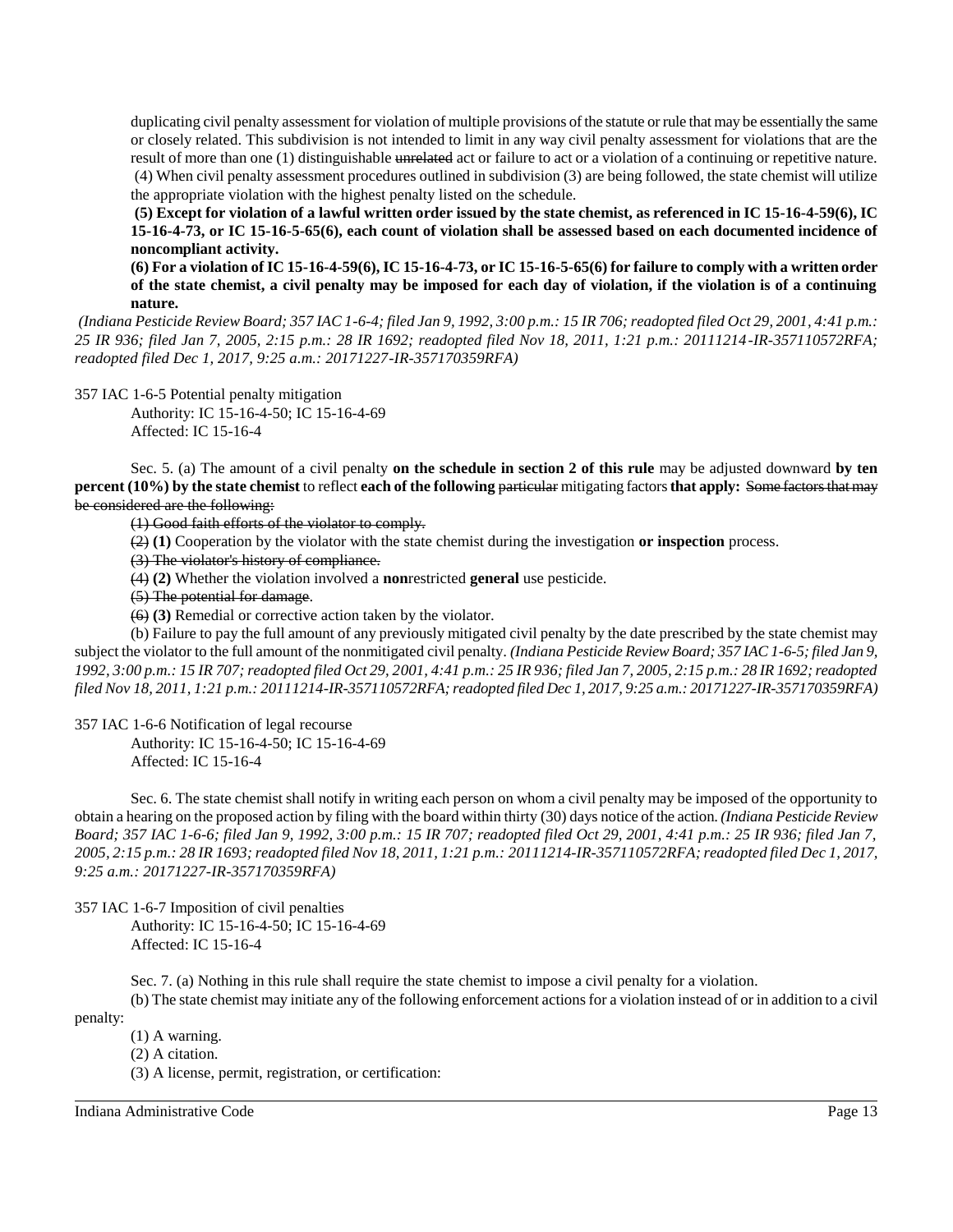(A) denial; (B) modification; (C) suspension; or (D) revocation. (4) Referral for criminal prosecution. (5) Referral to the U.S. Environmental Protection Agency or other appropriate agency.

*(Indiana Pesticide Review Board; 357 IAC 1-6-7; filed Jan 7, 2005, 2:15 p.m.: 28 IR 1693; readopted filed Nov 18, 2011, 1:21 p.m.: 20111214-IR-357110572RFA; readopted filed Dec 1, 2017, 9:25 a.m.: 20171227-IR-357170359RFA)*

357 IAC 1-6-8 Penalty money collected Authority: IC 15-16-4-69 Affected: IC 15-16-4

Sec. 8. (a) The state chemist shall credit all money collected for civil penalties to the Purdue University Cooperative Extension Service.

(b) The Purdue University Cooperative Extension Service shall use the money solely for the purpose of providing education about pesticides. *(Indiana Pesticide Review Board; 357 IAC 1-6-8; filed Jan 7, 2005, 2:15 p.m.: 28 IR 1693; readopted filed Nov 18, 2011, 1:21 p.m.: 20111214-IR-357110572RFA; readopted filed Dec 1, 2017, 9:25 a.m.: 20171227-IR-357170359RFA)*

Rule 7. Civil Penalty Assessment Schedule; Pesticide Use and Application

357 IAC 1-7-1 Definitions *(Repealed)*

Sec. 1. *(Repealed by Indiana Pesticide Review Board; filed Nov 28, 2012, 2:49 p.m.: 20121226-IR-357120513FRA)*

357 IAC 1-7-2 Schedule *(Repealed)*

Sec. 2. *(Repealed by Indiana Pesticide Review Board; filed Nov 28, 2012, 2:49 p.m.: 20121226-IR-357120513FRA)*

357 IAC 1-7-3 Violation types *(Repealed)*

Sec. 3. *(Repealed by Indiana Pesticide Review Board; filed Jan 7, 2005, 1:50 p.m.: 28 IR 1689)*

357 IAC 1-7-4 Determining the violation number and count of violations to be assessed *(Repealed)*

Sec. 4. *(Repealed by Indiana Pesticide Review Board; filed Nov 28, 2012, 2:49 p.m.: 20121226-IR-357120513FRA)*

357 IAC 1-7-5 Potential penalty mitigation *(Repealed)*

Sec. 5. *(Repealed by Indiana Pesticide Review Board; filed Nov 28, 2012, 2:49 p.m.: 20121226-IR-357120513FRA)*

357 IAC 1-7-6 Notification of legal recourse *(Repealed)*

Sec. 6. *(Repealed by Indiana Pesticide Review Board; filed Nov 28, 2012, 2:49 p.m.: 20121226-IR-357120513FRA)*

357 IAC 1-7-7 Imposition of civil penalties *(Repealed)*

Sec. 7. *(Repealed by Indiana Pesticide Review Board; filed Nov 28, 2012, 2:49 p.m.: 20121226-IR-357120513FRA)*

357 IAC 1-7-8 Penalty money collected *(Repealed)*

Sec. 8. *(Repealed by Indiana Pesticide Review Board; filed Nov 28, 2012, 2:49 p.m.: 20121226-IR-357120513FRA)*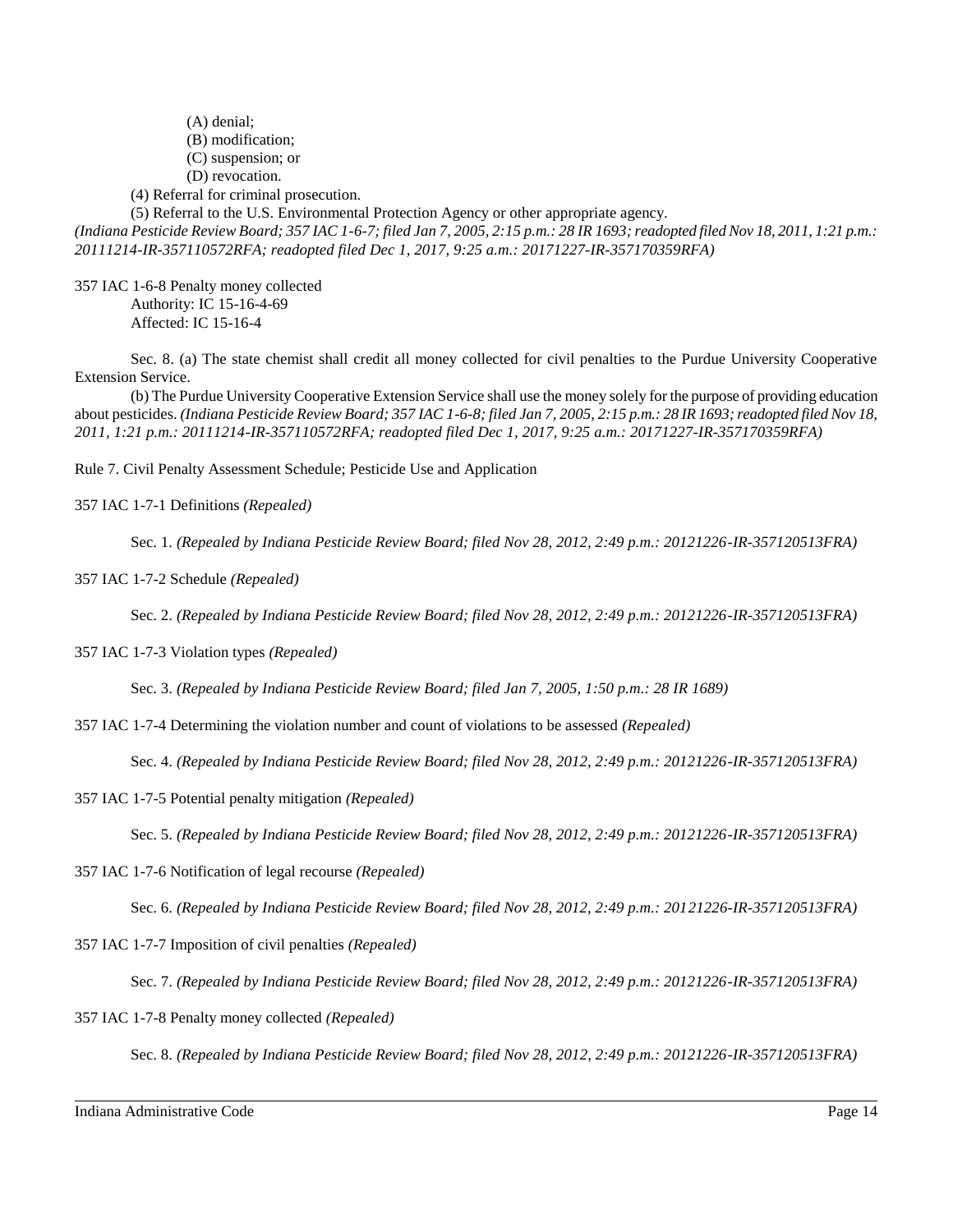Rule 8. Indiana Pesticide Law Violators; Public Listing **(Repealed)**

### 357 IAC 1-8-1 Definitions

```
Authority: IC 15-16-4-52; IC 15-16-4-69; IC 15-16-5-44; IC 15-16-5-65
Affected: IC 15-16-4; IC 15-16-5
```
Sec. 1. (a) As used in this rule, "criteria for publicly listing" means the standards on which a decision will be made by the state chemist to include the identity of a person who has violated any of the provisions of IC 15-3-3.5 *[IC 15-3 was repealed by P.L.2-2008, SECTION 83, effective July 1, 2008. See IC 15-16-4.]*, IC 15-3-3.6 *[IC 15-3 was repealed by P.L.2-2008, SECTION 83, effective July 1, 2008. See IC 15-16-5.]*, or the rules thereunder, on a listing prepared for ready access and publication to the general public.

(b) As used in this rule, "person" means any: (1) individual; (2) partnership; (3) association; (4) fiduciary; (5) corporation; or (6) organized groups of persons;

whether incorporated or not. *(Indiana Pesticide Review Board; 357 IAC 1-8-1; filed Sep 10, 1999, 4:47 p.m.: 23 IR 306; readopted filed Dec 2, 2005, 2:30 p.m.: 29 IR 1381; readopted filed Nov 29, 2012, 9:00 a.m.: 20121226-IR-357120582RFA; readopted filed Dec 1, 2017, 9:25 a.m.: 20171227-IR-357170359RFA)*

357 IAC 1-8-2 Applicability

Authority: IC 15-16-4-52; IC 15-16-4-69; IC 15-16-5-44; IC 15-16-5-65 Affected: IC 15-16-4; IC 15-16-5

Sec. 2. The criteria for publicly listing shall be applied to all persons who have violated IC 15-3-3.5 *[IC 15-3 was repealed by P.L.2-2008, SECTION 83, effective July 1, 2008. See IC 15-16-4.]*, IC 15-3-3.6 *[IC 15-3 was repealed by P.L.2-2008, SECTION 83, effective July 1, 2008. See IC 15-16-5.]*, or rules thereunder, but shall be limited to the following:

(1) Any person who has been assessed a civil penalty by the state chemist.

(2) Any person who has had any certification, registration, license, permit, or other required credential or status issued by the state chemist denied, revoked, canceled, or suspended as the result of the violation.

*(Indiana Pesticide Review Board; 357 IAC 1-8-2; filed Sep 10, 1999, 4:47 p.m.: 23 IR 306; readopted filed Dec 2, 2005, 2:30 p.m.: 29 IR 1381; readopted filed Nov 29, 2012, 9:00 a.m.: 20121226-IR-357120582RFA; readopted filed Dec 1, 2017, 9:25 a.m.: 20171227-IR-357170359RFA)*

Rule 9. Pesticide Consultants; Registration *(Expired) (Expired under IC 4-22-2.5, effective January 1, 2013.)*

Rule 10. Regulation of Pesticides Near Community Public Water Supply System Wells **(Repealed)**

### 357 IAC 1-10-1 Definitions

Authority: IC 15-16-5-44; IC 15-16-5-64 Affected: IC 15-16-5

Sec. 1. The following definitions apply throughout this rule:

(1) "Community public water supply system" or "CPWSS" means a public water supply system as referenced in 327 IAC 8- 4.1-1(5) that serves at least fifteen (15) service connections used by year-round residents or regularly serves at least twentyfive (25) year-round residents.

(2) "Discharge" means a release of a pesticide from a storage container into secondary containment.

(3) "Impervious surface" means a surface composed of a watertight material that effectively prevents discharged pesticide from impacting the soil or ground water, and from reaching a drinking water well or dry well, storm or sanitary sewer, or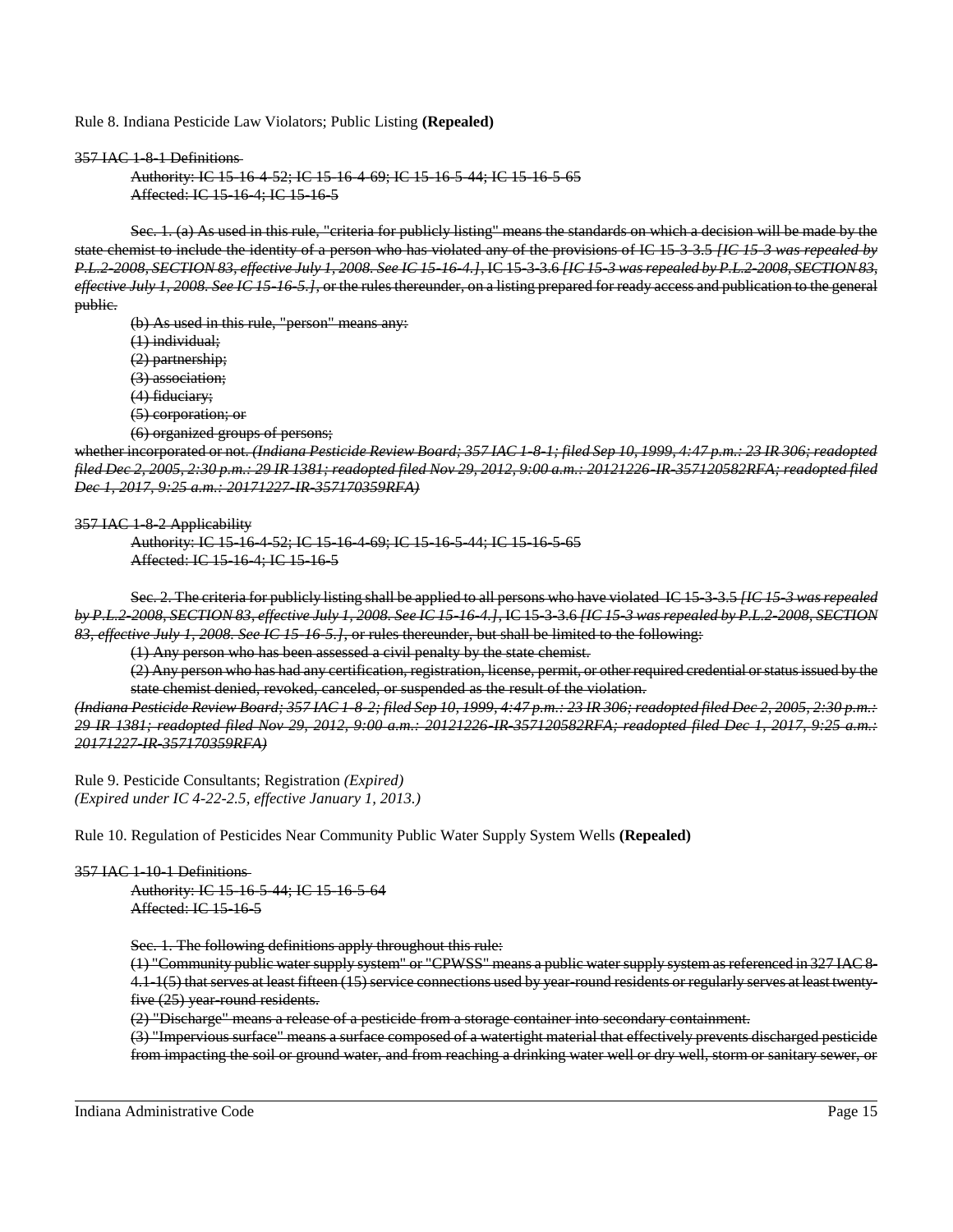septic system.

(4) "Isolation area" means an area as referenced in 327 IAC 8-3.4-9, which is established around a CPWSS production well, to protect ground water from direct contamination by pesticides.

(5) "Public water supply system" or "PWSS" means a public water supply as established by 326 IAC 8-4.1-1(20) for the provision to the public of piped water for human consumption if such a system has at least fifteen (15) service connections or regularly serves an average of at least twenty-five (25) individuals daily at least sixty (60) days out of the year.

(6) "Secondary containment" means any structure, such as a dike, used to contain pesticide discharge from storage containers and prevent run-off or leaching.

(7) "State chemist" means the Indiana state chemist or his appointed agent.

(8) "Time of travel" or "TOT", as referenced in 327 IAC 8-4.1-1(25), means the calculated length of time that a particle of water takes to reach a CPWSS production well from a certain point.

(9) "Time of travel threshold" means a minimum five (5) year TOT for modeled wellhead protection areas or three thousand (3,000) feet for fixed radius wellhead protection areas as delineated in 327 IAC 8-4.1-1(26).

(10) "Wellhead protection area" or "WHPA" as referenced in 327 IAC 8-4.1-1(27) means the surface and subsurface area that contributes water to a CPWSS production well or well field and through which contaminants are likely to move and reach the well within the TOT threshold.

*(Indiana Pesticide Review Board; 357 IAC 1-10-1; filed Apr 23, 2003, 3:45 p.m.: 26 IR 2859; readopted filed Jul 20, 2009, 7:01 a.m.: 20090819-IR-357090369RFA; readopted filed Nov 17, 2015, 1:01 p.m.: 20151216-IR-357150335RFA; readopted filed Dec 1, 2017, 9:25 a.m.: 20171227-IR-357170359RFA)*

357 IAC 1-10-2 Prohibited activities within the isolation area

Authority: **IC 15-16-4-50;** IC 15-16-5-44; IC 15-16-5-64 Affected: **IC 15-16-4;** IC 15-16-5

Sec. 2. (a) The following activities shall be prohibited within the isolation area, except for pesticides labeled for the intentional use in the treatment of water for drinking:

(1) Pesticide loading.

(2) Pesticide mixing.

(3) Pesticide storage.

(b) Application of pesticides within the isolation area shall be permitted unless prohibited by:

(1) the pesticide label; or

(2) a rule by the Indiana pesticide review board.

*(Indiana Pesticide Review Board; 357 IAC 1-10-2; filed Apr 23, 2003, 3:45 p.m.: 26 IR 2860; readopted filed Jul 20, 2009, 7:01 a.m.: 20090819-IR-357090369RFA; readopted filed Nov 17, 2015, 1:01 p.m.: 20151216-IR-357150335RFA; readopted filed Dec 1, 2017, 9:25 a.m.: 20171227-IR-357170359RFA)*

357 IAC 1-10-3 Pesticide storage within the WHPA and outside of the isolation area

Authority: IC 15-16-5-44; IC 15-16-5-64 Affected: IC 15-16-5

Sec. 3. (a) Pesticide containers stored:

(1) within a WHPA; and

(2) outside of an isolation area determined by the Indiana department of environmental management; and

(3) with the capacity to hold pesticides in undivided quantities exceeding fifty-five (55) U.S. gallons or one hundred (100) pounds dry product;

shall be subject to the storage and containment requirements in 355 IAC 5.

(b) Pesticide containers not covered by the requirements referenced in subsection (a) shall be stored:

(1) on an impervious surface;

(2) in a covered area that is protected from precipitation; and

(3) within secondary containment when the quantity of pesticide product in all containers exceeds fifty-five (55) U.S. gallons of liquid or one hundred (100) pounds of dry product and a spill or leak is likely to enter a septic system, sanitary or storm sewer, drinking water well, or dry well.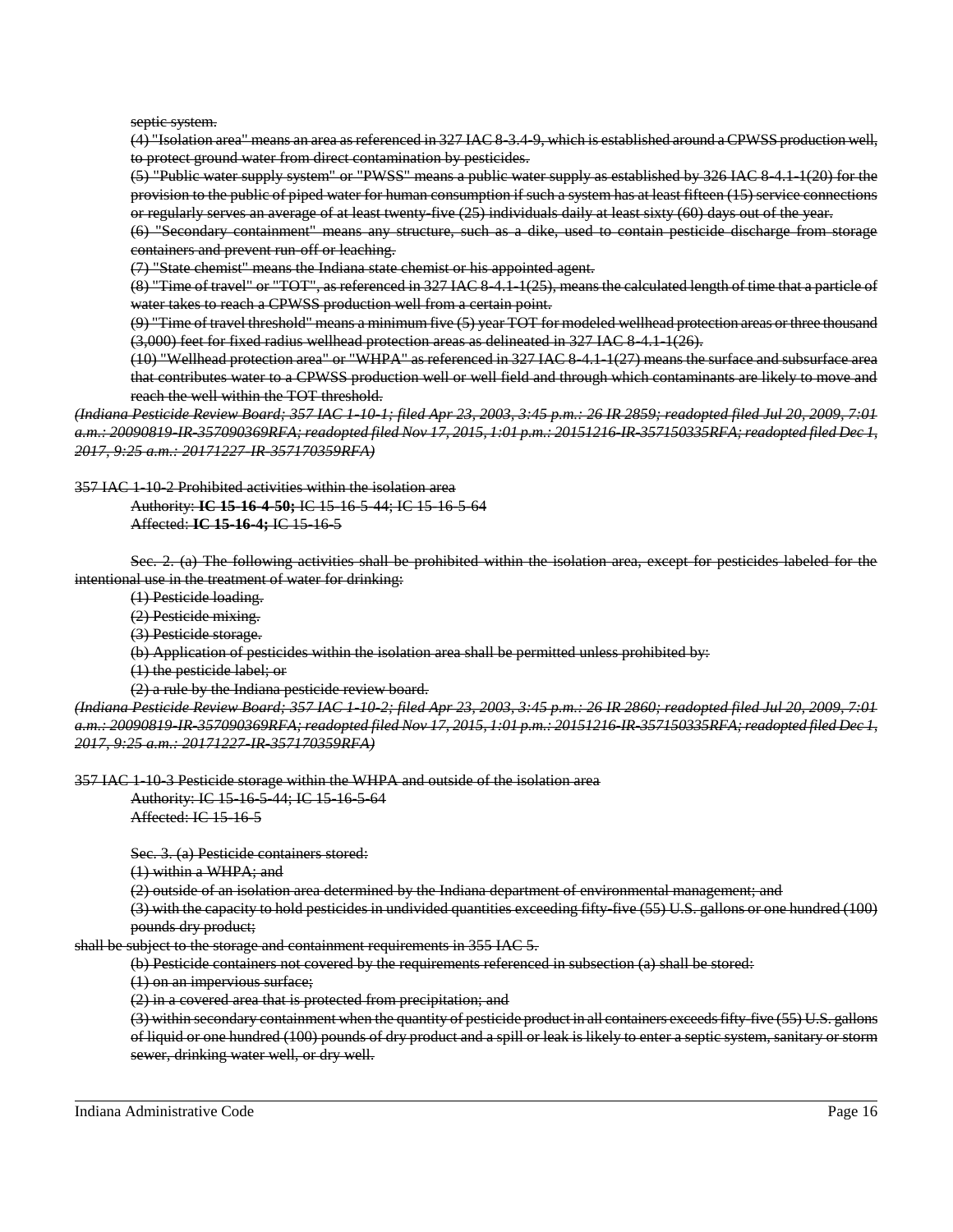(c) Secondary containment required in subsection (b) shall be:

(1) constructed with a capacity of a minimum of at least one hundred ten percent (110%) of the volume of the largest storage container within the contained area plus the volume displaced by all other pesticide containers, equipment, and other items in the containment vessel; and

(2) constructed, installed, and maintained so as to prevent the spill or leakage of the pesticide.

*(Indiana Pesticide Review Board; 357 IAC 1-10-3; filed Apr 23, 2003, 3:45 p.m.: 26 IR 2860; readopted filed Jul 20, 2009, 7:01 a.m.: 20090819-IR-357090369RFA; filed Nov 28, 2012, 2:49 p.m.: 20121226-IR-357120513FRA; readopted filed Nov 17, 2015, 1:01 p.m.: 20151216-IR-357150335RFA; readopted filed Dec 1, 2017, 9:25 a.m.: 20171227-IR-357170359RFA)*

357 IAC 1-10-4 Cleanup of discharged or spilled pesticide

Authority: IC 15-16-5-44; IC 15-16-5-64 Affected: IC 15-16-5

Sec. 4. (a) Remediation and cleanup of a discharged or spilled pesticide in an isolation area shall be performed immediately upon discovery.

(b) Clean up procedures shall be conducted in:

(1) accordance with the procedures on the pesticide product label; and

(2) a manner that prevents the pesticide from impacting the soil or ground water, and from reaching a drinking water well, dry well, storm sewer, sanitary sewer, or septic system.

*(Indiana Pesticide Review Board; 357 IAC 1-10-4; filed Apr 23, 2003, 3:45 p.m.: 26 IR 2860; readopted filed Jul 20, 2009, 7:01 a.m.: 20090819-IR-357090369RFA; filed Nov 28, 2012, 2:49 p.m.: 20121226-IR-357120513FRA; readopted filed Nov 17, 2015, 1:01 p.m.: 20151216-IR-357150335RFA; readopted filed Dec 1, 2017, 9:25 a.m.: 20171227-IR-357170359RFA)*

357 IAC 1-10-5 Inspection and compliance

Authority: IC 15-16-5-44; IC 15-16-5-64 Affected: IC 15-16-5

Sec. 5. (a) The inspection for compliance with this rule is the responsibility of the state chemist but may be delegated by the state chemist to the Indiana department of environmental management and to employees of state, county, or municipal government. (b) The initiation of enforcement for violations of the provisions shall be the sole responsibility of the state chemist. *(Indiana Pesticide Review Board; 357 IAC 1-10-5; filed Apr 23, 2003, 3:45 p.m.: 26 IR 2861; readopted filed Jul 20, 2009, 7:01 a.m.: 20090819-IR-357090369RFA; readopted filed Nov 17, 2015, 1:01 p.m.: 20151216-IR-357150335RFA; readopted filed Dec 1, 2017, 9:25 a.m.: 20171227-IR-357170359RFA)*

357 IAC 1-10-6 Compliance with the effective date of rule *(Repealed)*

Sec. 6. *(Repealed by Indiana Pesticide Review Board; filed Nov 28, 2012, 2:49 p.m.: 20121226-IR-357120513FRA)*

Rule 11. Community-Wide Mosquito Abatement Pesticide Applicators and Technicians **(Repealed)**

### 357 IAC 1-11-1 Definitions

Authority: IC 15-16-5-44; IC 15-16-5-64 Affected: IC 15-16-5-52

Sec. 1. The following definitions apply throughout this rule:

(1) "Category 8" means the public health pest control certification and license category referenced in 355 IAC 4-1-3(14), which includes pesticide applicators who use or supervise the use of pesticides in mosquito abatement operations. (2) "Commercial applicator license" means the license issued annually by the state chemist to an individual who has met the requirements established in IC 15-3-3.6-8.1 *[IC 15-3 was repealed by P.L.2-2008, SECTION 83, effective July 1, 2008. See IC 15-16-5-52.]*, including the following licenses:

(A) Applicator for hire.

(B) Applicator not for hire.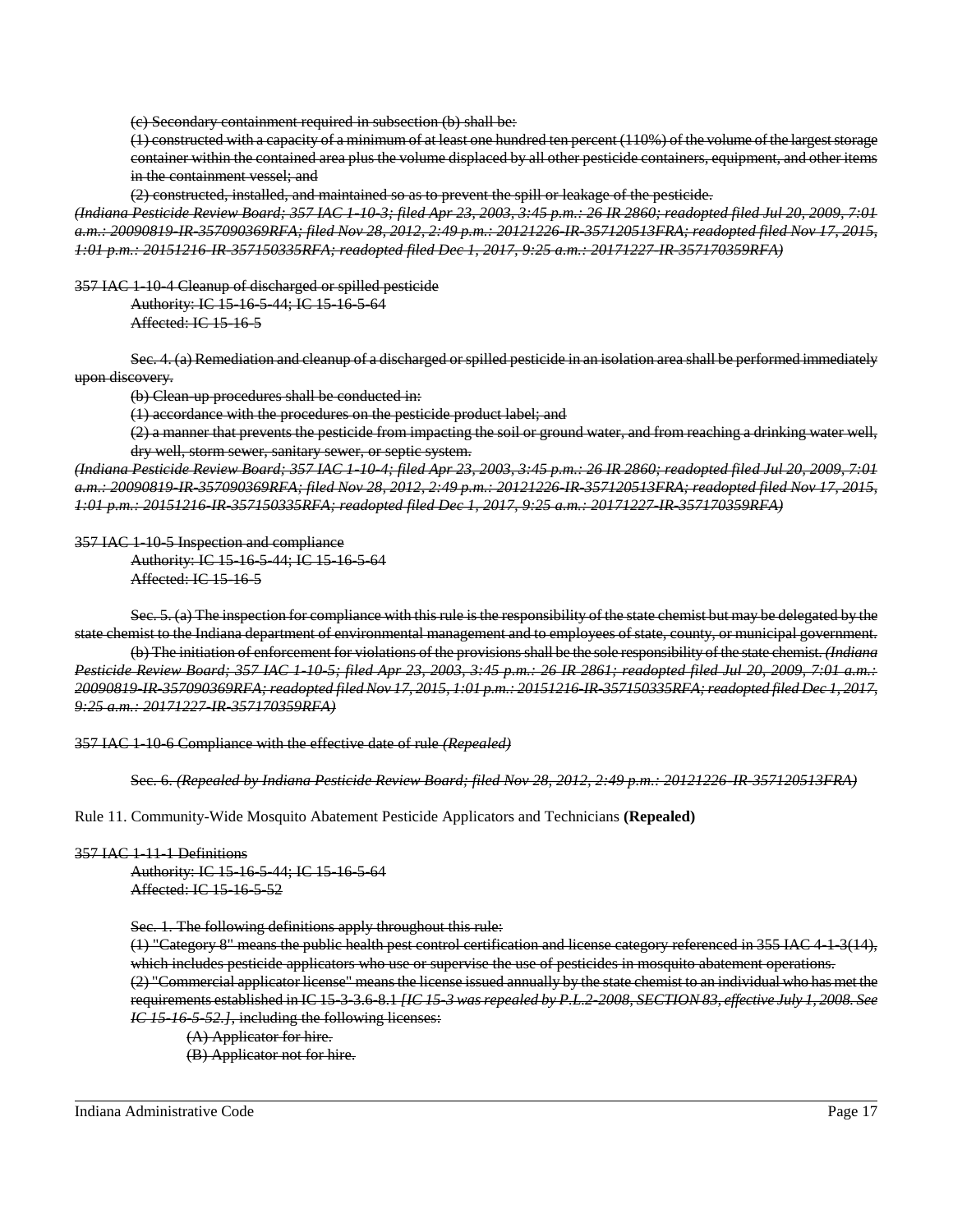(C) Public applicator.

(3) "Community-wide mosquito abatement" means any pesticide application activities, including mosquito adulticiding and larviciding, conducted wholly or in part on publicly accessible property. The term does not include pesticide applications performed for the control of mosquitoes solely on a single-family residence.

(4) "Direct supervision" means one (1) of the following:

(A) The supervision and oversight procedures for noncertified applicators, as required in 355 IAC 4-2.

(B) The supervising certified applicator is:

(i) present at the pesticide application site in close proximity to and within reasonable line of sight of the noncertified applicator; and

(ii) operating under conditions that permit direct voice contact with the noncertified applicator.

(C) For employees of a governmental agency, the supervising certified applicator:

(i) has provided the noncertified applicator with written instructions covering site-specific precautions to prevent injury to persons or the environment or damage to property at the pesticide application site; and (ii) is operating under conditions that permit direct voice contact with the noncertified applicator.

(5) "Publicly accessible property" means public or private property to which the public or patrons have a reasonable expectation of relatively unrestricted access.

(6) "Registered technician" means a noncertified person who, having met the requirements of 355 IAC 4-2-8, is registered by the state chemist and thereby is authorized to engage in pesticide use and related activities while working under the direct supervision of a certified and licensed applicator.

(7) "State chemist" means the Indiana state chemist or his appointed agent.

*(Indiana Pesticide Review Board; 357 IAC 1-11-1; filed Jan 2, 2004, 2:00 p.m.: 27 IR 1878; readopted filed Jun 11, 2010, 9:10 a.m.: 20100623-IR-357100194RFA; readopted filed Dec 1, 2016, 2:55 p.m.: 20161228-IR-357160453RFA; readopted filed Dec 1, 2017, 9:25 a.m.: 20171227-IR-357170359RFA)*

357 IAC 1-11-2 Applicator certification and licensing

Authority: IC 15-16-5-44; IC 15-16-5-64 Affected: IC 15-16-5

Sec. 2. (a) Except as provided in section 3 of this rule, a person may not use or supervise the use of any pesticide for community-wide mosquito abatement activities without having obtained a commercial applicator license in Category 8 from the state chemist.

(b) Completing the certification requirements as a commercial applicator (IC 15-3-3.6-6-2(7) *[sic]*) in Category 8 shall be a qualifying requirement for each of the licenses referenced in section  $1(2)$  of this rule.

(c) A person may satisfy the Category 8 certification requirements by either:

(1) completing the requirements established in 355 IAC 4-1 for a Category 8 applicator; or

(2) completing the requirements established in 355 IAC 4-1 for a Category 7a applicator and providing proof to the state chemist of practical community-wide mosquito abatement experience within the last five (5) years previous to the effective date of this rule.

*(Indiana Pesticide Review Board; 357 IAC 1-11-2; filed Jan 2, 2004, 2:00 p.m.: 27 IR 1878; readopted filed Jun 11, 2010, 9:10 a.m.: 20100623-IR-357100194RFA; readopted filed Dec 1, 2016, 2:55 p.m.: 20161228-IR-357160453RFA; readopted filed Dec 1, 2017, 9:25 a.m.: 20171227-IR-357170359RFA)*

357 IAC 1-11-3 Direct supervision of noncertified applicators

Authority: IC 15-16-5-44; IC 15-16-5-64 Affected: IC 15-16-5

Sec. 3. (a) A person who has not obtained a commercial applicator license may use a pesticide if the person is working under the direct supervision of a certified and licensed applicator employed by the business, agency, or organization that also employs the person.

(b) An applicator using pesticides for community-wide mosquito abatement activities is subject to all of the site awareness and direct supervision provisions of 355 IAC 4-2, except as described in section 1(4)(C) of this rule. *(Indiana Pesticide Review Board; 357 IAC 1-11-3; filed Jan 2, 2004, 2:00 p.m.: 27 IR 1878; readopted filed Jun 11, 2010, 9:10 a.m.: 20100623-IR-357100194RFA; readopted filed Dec 1, 2016, 2:55 p.m.: 20161228-IR-357160453RFA; readopted filed Dec 1, 2017, 9:25 a.m.:*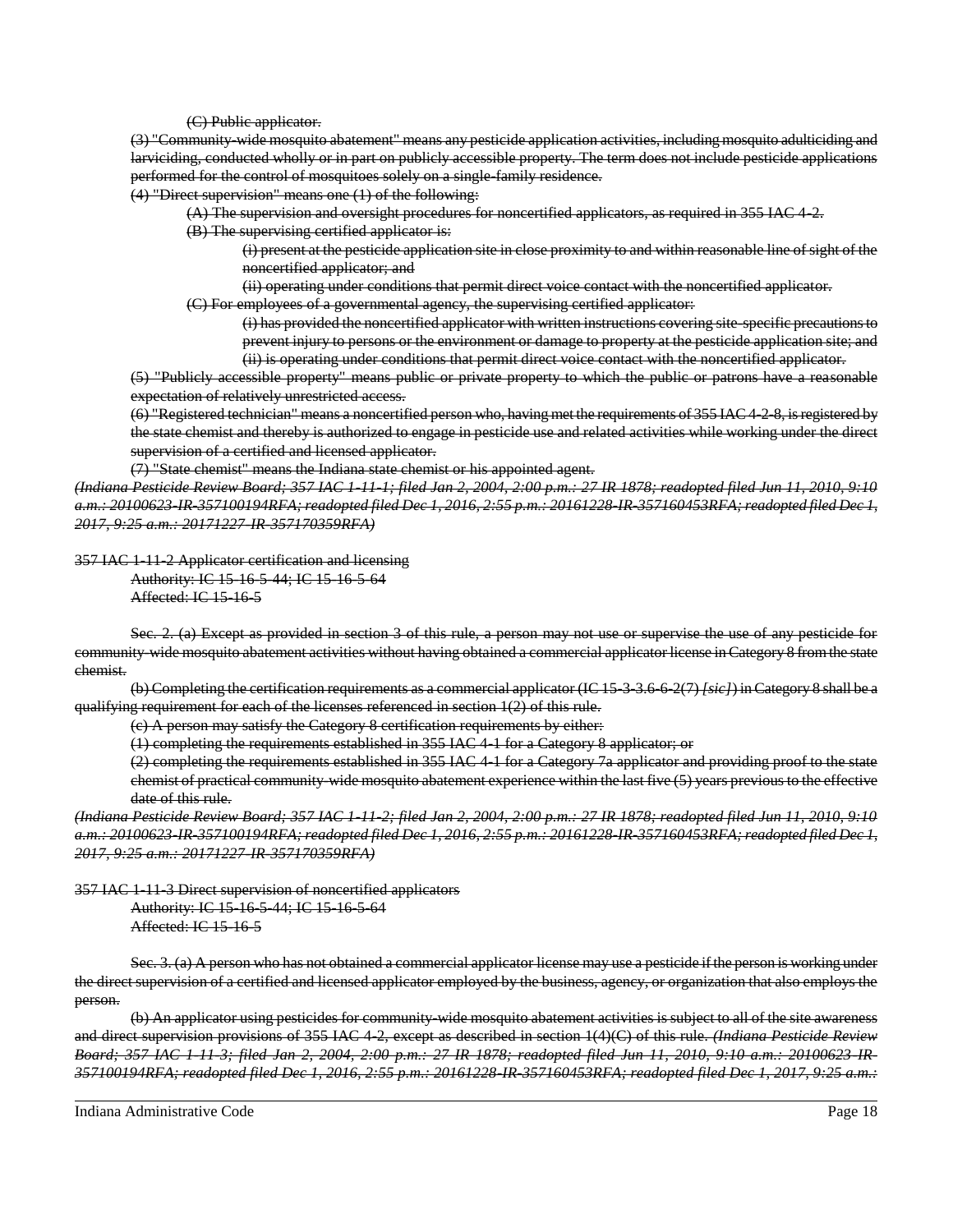### *20171227-IR-357170359RFA)*

Rule 12. Pesticide Drift

357 IAC 1-12-1 Definitions **(Repealed)**

Authority: IC 15-16-5-44 Affected: IC 15-16-5-65

Sec. 1. The following definitions apply throughout this rule:

(1) "Drift" means the physical movement of a pesticide through the air at the time of application from the target site to a nontarget site. The term shall not mean the movement of a pesticide, at a time after the application has been made, by any of the following:

(A) Erosion.

(B) Volatility after deposition on the target site.

(C) Windblown soil particles.

(2) "Nontarget site" means any site that is not the intended target site of the pesticide application, including, but not limited to, the following:

(A) Personal property. (B) Public property. (C) A body of water. (D) A person. (E) An animal. (F) Livestock. (G) Managed bees. (H) A commodity. (I) A desirable plant.

(3) "Standards" means the legally enforceable limits, as established by state or federal regulations.

(4) "Sufficient quantity to cause harm" means an amount of pesticide that results in any of the following:

(A) Pesticide residues in excess of established tolerances or standards.

(B) Documented: (i) death; (ii) illness; (iii) stunting; (iv) deformation; (v) discoloration; or (vi) other effects;

that are detrimental to the nontarget site.

(5) "Target site" means the specific site to which a pesticide was intentionally applied.

(6) "Tolerance" means the maximum amount of a pesticide residue, as established by the U.S. Environmental Protection Agency, that may lawfully remain on or in food or animal feed.

(7) "Volatility" means the ability of a pesticide to move to a nontarget site as a vapor rather than as a:

(A) drift particle; or

(B) spray droplet.

*(Indiana Pesticide Review Board; 357 IAC 1-12-1; filed Mar 17, 2006, 1:00 p.m.: 29 IR 2523; readopted filed Nov 29, 2012, 9:00 a.m.: 20121226-IR-357120582RFA; readopted filed Dec 1, 2017, 9:25 a.m.: 20171227-IR-357170359RFA)*

357 IAC 1-12-2 Drift restriction Authority: IC 15-16-5-44 Affected: IC 15-16-5-65

Sec. 2. **(a)** A person may not apply a pesticide in a manner that allows it to drift from the target site in sufficient quantity to cause harm **an adverse effect** to a nontarget site.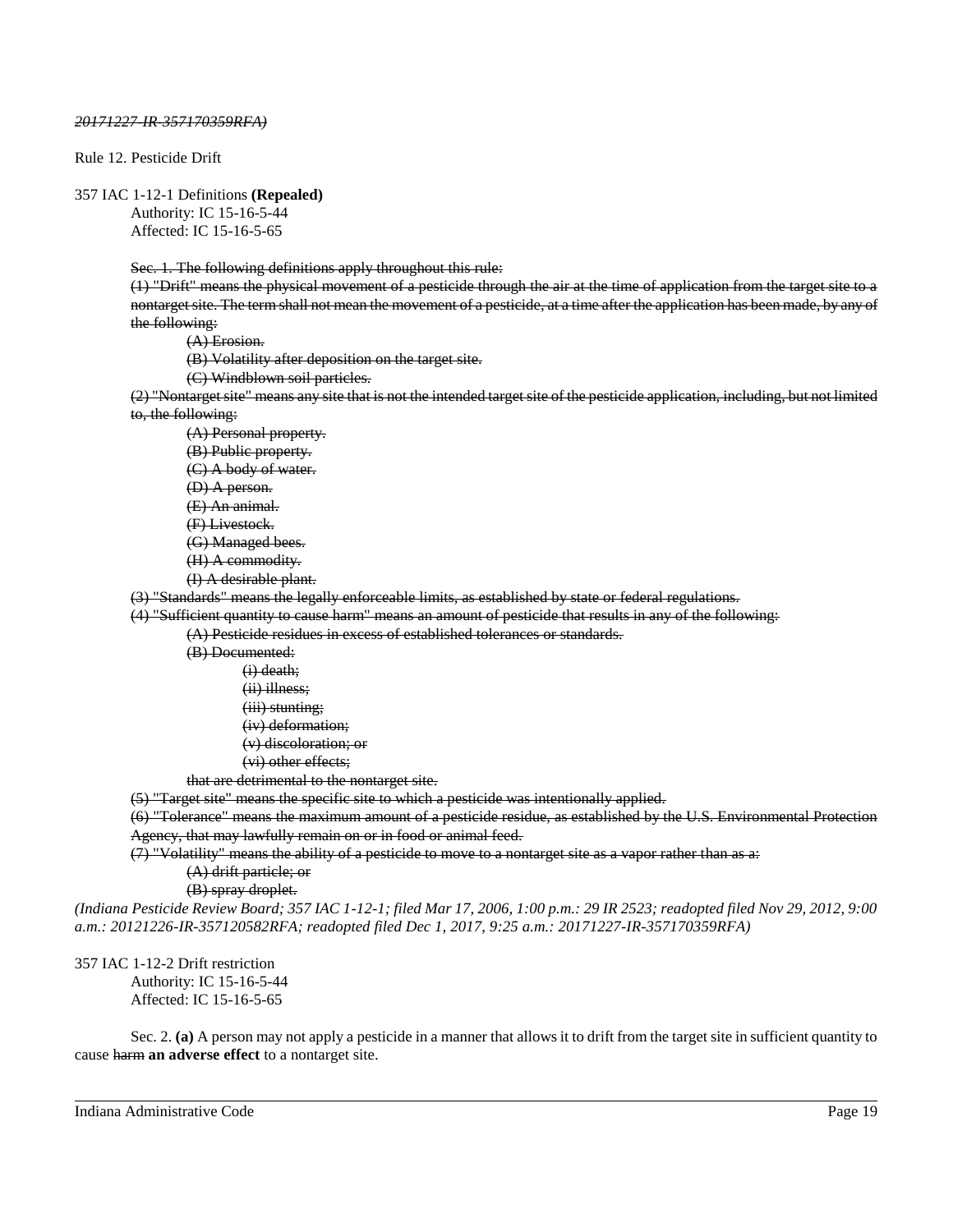**(b) Drift shall be characterized as the physical movement of a pesticide through the air at the time of application from the target site to a nontarget site. The term shall not include the movement of a pesticide, at a time after the application has been made, by any of the following:**

- **(A) Erosion.**
- **(B) Volatility after deposition on the target site.**
- **(C) Windblown soil particles.**

**(c) A sufficient quantity to cause an adverse effect to a nontarget site shall include, but may not be limited to, an amount of pesticide that results in any of the following:**

**(A) Pesticide residues in excess of any legal food or feed tolerances, as established by the U.S. Environmental Protection Agency.**

**(B) Pesticide residues in excess of any established state or federal environmental media limits or standards. (B) Documented:**

**(i) death; (ii) illness; (iii) stunting; (iv) deformation; (v) discoloration; or (vi) other effects; that are detrimental to the nontarget site.**

*(Indiana Pesticide Review Board; 357 IAC 1-12-2; filed Mar 17, 2006, 1:00 p.m.: 29 IR 2524; readopted filed Nov 29, 2012, 9:00 a.m.: 20121226-IR-357120582RFA; readopted filed Dec 1, 2017, 9:25 a.m.: 20171227-IR-357170359RFA)*

Rule 13. Open Burning of Pesticide Containers **(Repealed)**

# 357 IAC 1-13-1 Definitions **(Repealed)**

Authority: IC 15-16-5-64 Affected: IC 15-16-5-65

Sec. 1. The following definitions apply throughout this rule:

(1) "Open burning" means the burning of any pesticide container wherein air contaminants resulting from combustion are emitted directly into the air, without passing through a stack or chimney from an enclosed chamber, as described in 326 IAC  $4+0.5(6)$ .

(2) "Pesticide container" means any:

(A) package; (B) can; (C) bottle;  $(D)$  jug;  $(E)$  bag; (F) barrel; (G) drum; (H) tank; or (I) other containing device;

used to enclose a pesticide or pesticide-related waste. The term does not include equipment used solely for the application of a pesticide.

*(Indiana Pesticide Review Board; 357 IAC 1-13-1; filed Jun 4, 2009, 9:08 a.m.: 20090701-IR-357090058FRA; readopted filed Nov 17, 2015, 1:01 p.m.: 20151216-IR-357150335RFA; readopted filed Dec 1, 2017, 9:25 a.m.: 20171227-IR-357170359RFA)*

357 IAC 1-13-2 Prohibition against open burning of pesticide containers Authority: **IC 15-16-4-50; IC 15-16-5-44;** IC 15-16-5-64

Affected: IC 13-15; IC 13-17; IC 15-16-5-65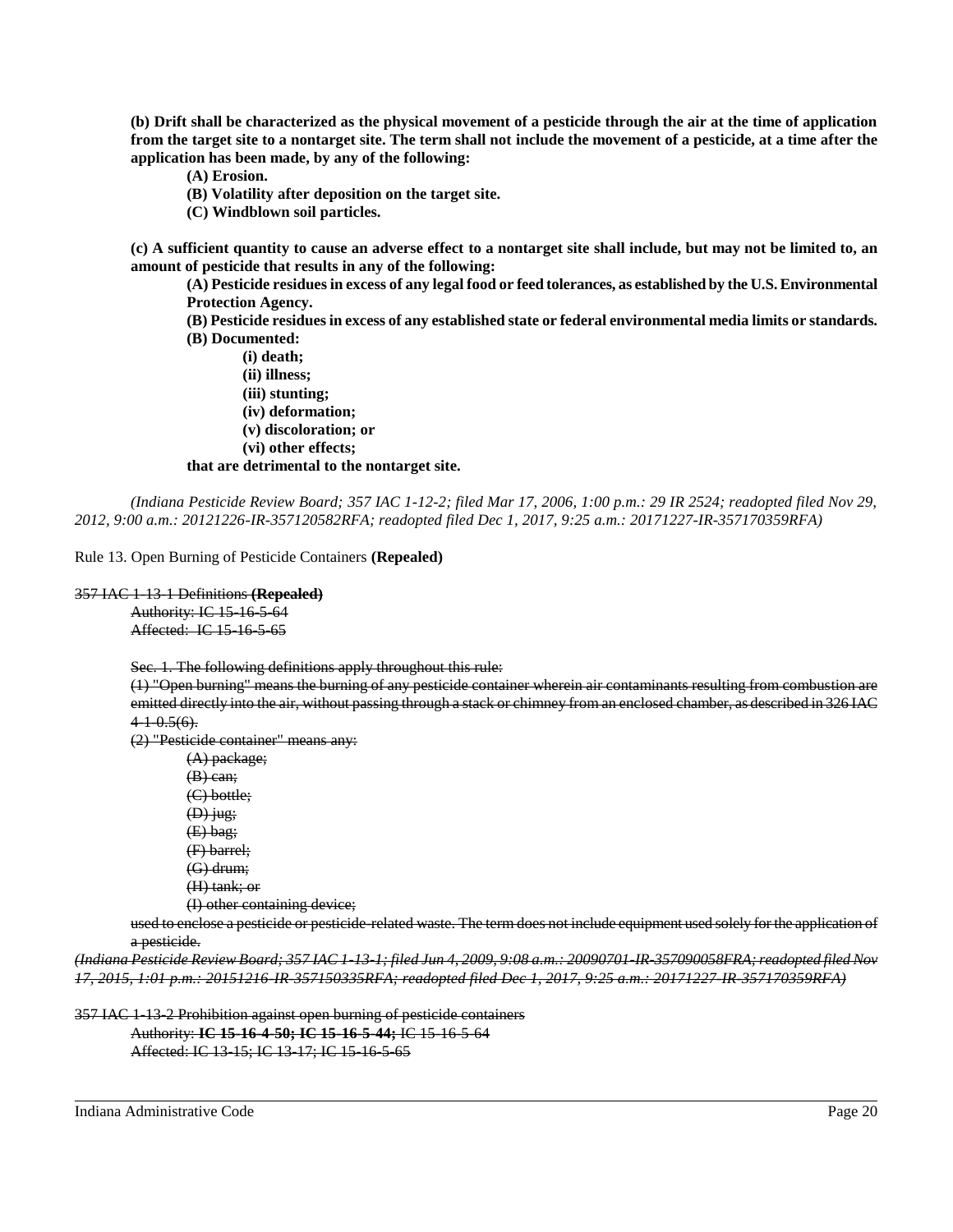Sec. 2. A person may not cause the open burning of any pesticide container. *(Indiana Pesticide Review Board; 357 IAC 1- 13-2; filed Jun 4, 2009, 9:08 a.m.: 20090701-IR-357090058FRA; readopted filed Nov 17, 2015, 1:01 p.m.: 20151216-IR-357150335RFA; readopted filed Dec 1, 2017, 9:25 a.m.: 20171227-IR-357170359RFA)*

Rule 14. Use of Pesticide Service Containers **(Repealed)**

357 IAC 1-14-1 Definitions **(Repealed)**

Authority: IC 15-16-5-64 Affected: IC 15-16

Sec. 1. The following definitions apply throughout this rule:

(1) "Applicator" means a person who will be applying the pesticide.

(2) "Service container" means any package, can, bottle, jug, bag, or other containing device used to transport a pesticide from a storage site to an application site. The term shall not mean any of the following:

(A) The original labeled container provided by the manufacturer.

(B) A container larger than the original labeled container provided by the manufacturer.

(C) A measuring device.

(D) Equipment used solely for the application of a pesticide.

*(Indiana Pesticide Review Board; 357 IAC 1-14-1; filed Jun 4, 2009, 9:09 a.m.: 20090701-IR-357090059FRA; readopted filed Nov 17, 2015, 1:01 p.m.: 20151216-IR-357150335RFA; readopted filed Dec 1, 2017, 9:25 a.m.: 20171227-IR-357170359RFA)*

357 IAC 1-14-2 Use of service containers

Authority: IC 15-16-5-64 Affected: IC 15-16

Sec. 2. (a) Except as provided in subsection (b), an applicator may transfer a diluted or an undiluted pesticide to a service container for the purpose of transporting the pesticide from the applicator's storage site to an application site.

(b) Use of a service container shall not be permitted if the original label of the pesticide requires storage in the original container only or prohibits transfer to other containers. *(Indiana Pesticide Review Board; 357 IAC 1-14-2; filed Jun 4, 2009, 9:09 a.m.: 20090701-IR-357090059FRA; readopted filed Nov 17, 2015, 1:01 p.m.: 20151216-IR-357150335RFA; readopted filed Dec 1, 2017, 9:25 a.m.: 20171227-IR-357170359RFA)*

357 IAC 1-14-3 Labeling of service containers Authority: IC 15-16-5-64

Affected: IC 15-16

Sec. 3. (a) The **pesticide** applicator must securely attach to the service container labeling for the pesticide that includes the following:

(1) The complete brand name.

(2) The EPA registration number.

(3) The name of the active ingredient or ingredients.

(4) The percentage or percentages of the active ingredient or ingredients.

(b) The **pesticide** applicator must have in his or her possession during transport of the service container a complete representative copy of the entire label for the pesticide. *(Indiana Pesticide Review Board; 357 IAC 1-14-3; filed Jun 4, 2009, 9:09 a.m.: 20090701-IR-357090059FRA; readopted filed Nov 17, 2015, 1:01 p.m.: 20151216-IR-357150335RFA; readopted filed Dec 1, 2017, 9:25 a.m.: 20171227-IR-357170359RFA)*

Rule 15. Applicator Certification and Licensing at Golf Courses **(Repealed)**

357 IAC 1-15-1 Definitions Authority: IC 15-16-5-44 Affected: IC 15-16-5-52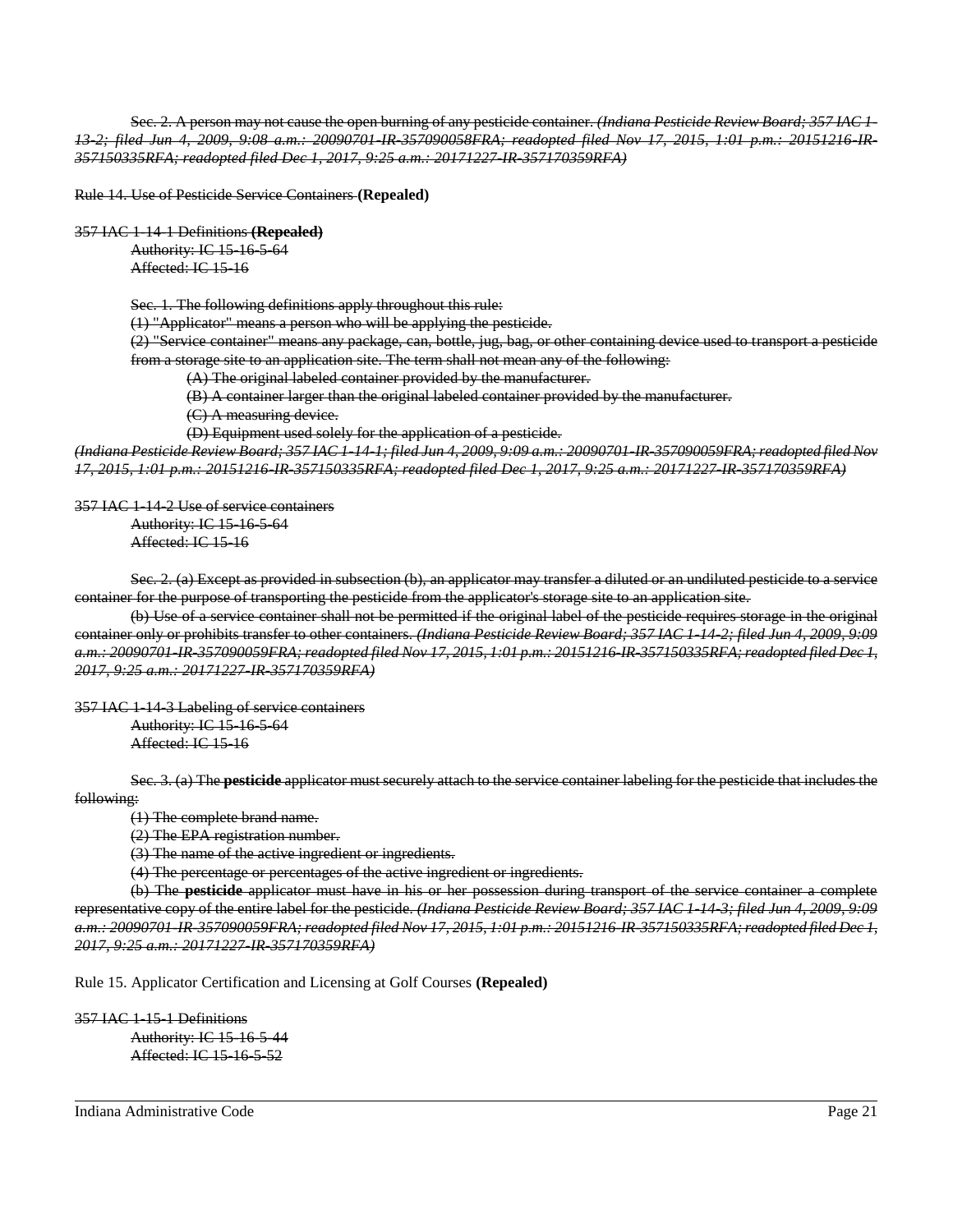Sec. 1. The following definitions apply throughout this rule:

(1) "Any pesticide" means both restricted use and nonrestricted use pesticides.

(2) "Commercial applicator license" means the license issued annually by the state chemist to an individual who has met the requirements established in IC 15-16-5-52, including the following licenses:

(A) Applicator for hire.

(B) Applicator not for hire.

(C) Public applicator.

(3) "Direct supervision" means one (1) of the following:

- (A) The supervision and oversight procedures for noncertified applicators, as required in 355 IAC 4-2.
- (B) The supervising certified applicator is:
	- (i) present at the golf course; and
	- (ii) operating under conditions that permit direct voice contact with the noncertified applicator.
- (C) The supervising certified applicator:

(i) has previously examined the specific application area while accompanied by the noncertified applicator;

(ii) has provided the noncertified applicator with written instructions covering site-specific precautions to prevent injury to persons or the environment at the pesticide application site; and

(iii) is operating under conditions that permit direct voice contact with the noncertified applicator.

(4) "Direct voice contact" means real time communication by two-way radio, cell phone, landline phone, or any other communication device that would allow the supervising certified applicator to effectively communicate with the noncertified applicator during the use of the pesticide or the pesticide-related emergency.

(5) "Golf course" means any turf areas designated and used primarily for the play or practice of the game of golf, including, but not limited to, the following areas:

- (A) Fairways.
- (B) Greens.
- (C) Roughs.
- (D) Tees.

(6) "State chemist" means the Indiana state chemist or his or her authorized agent.

(7) "Written instructions" means a written or printed site assessment fact sheet or similar document that shall be reviewed by the noncertified applicator prior to each pesticide application. The required elements on the site assessment fact sheet shall be developed by the state chemist in consultation with the representatives from the golf course industry.

*(Indiana Pesticide Review Board; 357 IAC 1-15-1; filed Jun 4, 2009, 9:10 a.m.: 20090701-IR-357090062FRA; readopted filed Nov 17, 2015, 1:01 p.m.: 20151216-IR-357150335RFA; readopted filed Dec 1, 2017, 9:25 a.m.: 20171227-IR-357170359RFA)*

357 IAC 1-15-2 Applicator certification and licensing

Authority: IC 15-16-5-44 Affected: IC 15-16-5

Sec. 2. (a) Except as provided in section 3 of this rule, a person may not use or supervise the use of any pesticide on a golf course without having obtained a commercial applicator license from the state chemist.

(b) Completing the certification requirements as a category 3b commercial applicator shall be a qualifying requirement for each of the licenses referenced in section 1(2) of this rule. *(Indiana Pesticide Review Board; 357 IAC 1 15-2; filed Jun 4, 2009, 9:10 a.m.: 20090701-IR-357090062FRA; readopted filed Nov 17, 2015, 1:01 p.m.: 20151216-IR-357150335RFA; readopted filed Dec 1, 2017, 9:25 a.m.: 20171227-IR-357170359RFA)*

357 IAC 1-15-3 Direct supervision of noncertified applicators

Authority: IC 15-16-5-44 Affected: IC 15-16-5

Sec. 3. A person who has not obtained a commercial applicator license may use a pesticide on a golf course if the person is working under the direct supervision of a certified and licensed applicator affiliated with the business, agency, or organization that owns or operates that golf course or the pesticide business hired to apply pesticides on that golf course. *(Indiana Pesticide Review*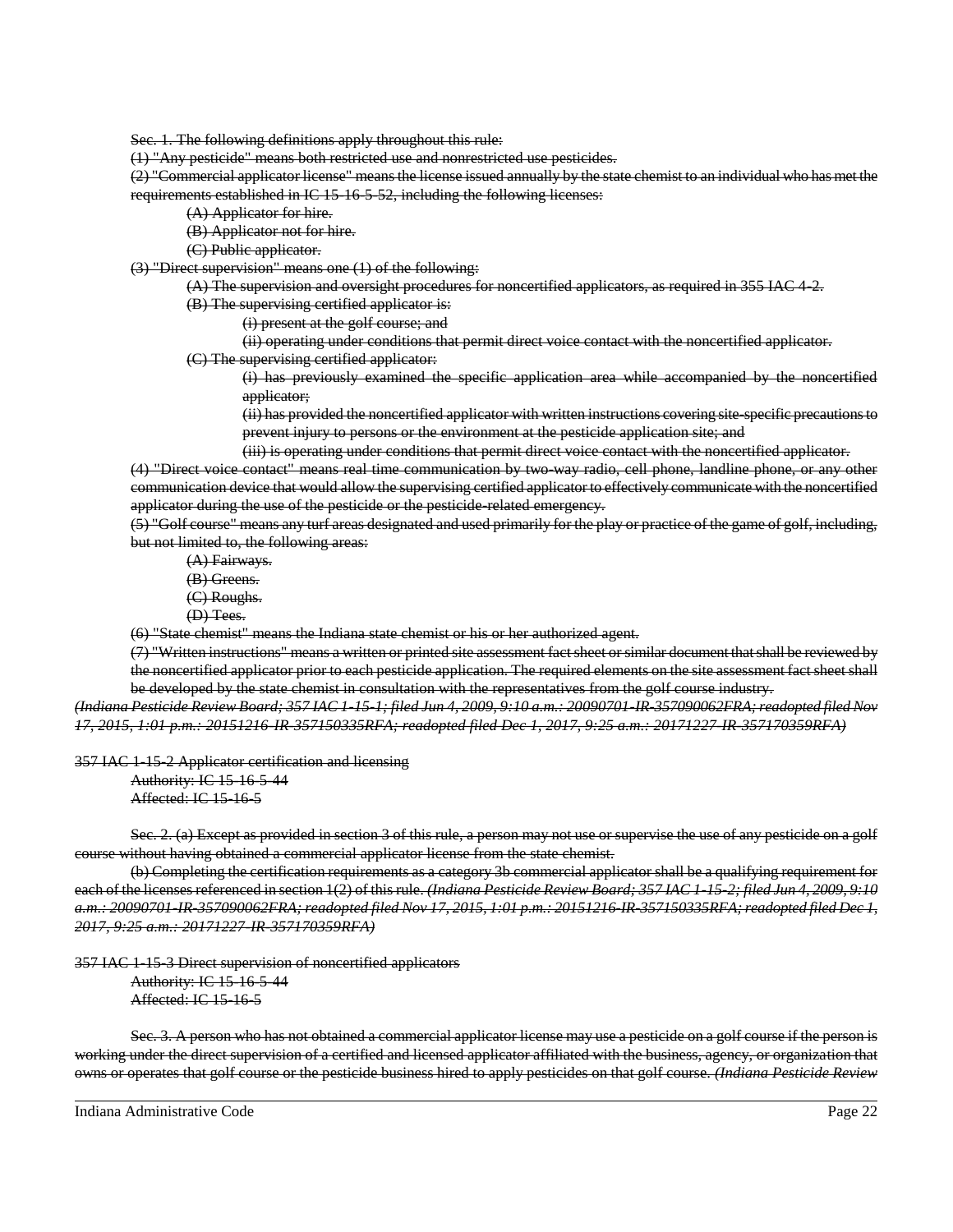*Board; 357 IAC 1-15-3; filed Jun 4, 2009, 9:10 a.m.: 20090701-IR-357090062FRA; readopted filed Nov 17, 2015, 1:01 p.m.: 20151216-IR-357150335RFA; readopted filed Dec 1, 2017, 9:25 a.m.: 20171227-IR-357170359RFA)*

357 IAC 1-15-4 Golf course pesticide use records Authority: IC 15-16-5-44 Affected: IC 15-16-5

Sec. 4. (a) A commercial applicator shall keep and maintain records of all applications of pesticides made on the golf course by the applicator or the noncertified individuals supervised by the applicator. The records shall provide the following:

(1) The name or address of the golf course.

(2) The name and certification number of the certified applicator responsible for the application.

(3) The date and time of application.

(4) The principal pest or pests to be controlled.

(5) A description of the area treated, including, but not limited to, the following:

(A) The fairway number or numbers.

(B) The green number or numbers.

(C) The rough number or numbers.

(D) The tee number or numbers.

(6) The pesticide applied, including the following:

(A) The name of the manufacturer.

(B) The U. S. Environmental Protection Agency registration number.

(C) The brand name.

(7) The amount used, expressed as either:

(A) concentrate, giving the total quantity of formulation applied, in pounds, gallons, etc.; or

(B) diluted mixture (ready to use), giving the total amount applied and active ingredient concentration (percentage).

(b) Written, printed, or electronic information that includes all of the items in subsection (a) and used to create the records shall be maintained from the date of application until the collective written record required is generated.

(c) The records to be maintained under this section shall be:

(1) recorded by the thirtieth day from the date of application; and

(2) kept and maintained for a period of two (2) years.

*(Indiana Pesticide Review Board; 357 IAC 1-15-4; filed Jun 4, 2009, 9:10 a.m.: 20090701-IR-357090062FRA; readopted filed Nov 17, 2015, 1:01 p.m.: 20151216-IR-357150335RFA; readopted filed Dec 1, 2017, 9:25 a.m.: 20171227-IR-357170359RFA)*

357 IAC 1-15-5 Record inspection; availability

Authority: IC 15-16-5-44 Affected: IC 15-16-5

Sec. 5. (a) All required records and information shall, upon written or oral request, be made available for inspection and copying by the state chemist or his or her authorized agent.

(b) When a licensed health care professional determines that information required to be maintained as part of these records is necessary to provide medical treatment to an individual who may have been exposed to the pesticide, the state chemist or the commercial applicator shall provide the requested information.

(c) No licensed health care professional shall release any record or information from any record obtained under subsection (b) except as necessary to provide medical treatment to an individual who may have been exposed to the pesticide for which the record is maintained. *(Indiana Pesticide Review Board; 357 IAC 1-15-5; filed Jun 4, 2009, 9:10 a.m.: 20090701-IR-357090062FRA; readopted filed Nov 17, 2015, 1:01 p.m.: 20151216-IR-357150335RFA; readopted filed Dec 1, 2017, 9:25 a.m.: 20171227-IR-357170359RFA)*

Rule 16. Pesticide Use at Schools

357 IAC 1-16-1 Purpose **(Repealed)** Authority: IC 15-16-5

Indiana Administrative Code Page 23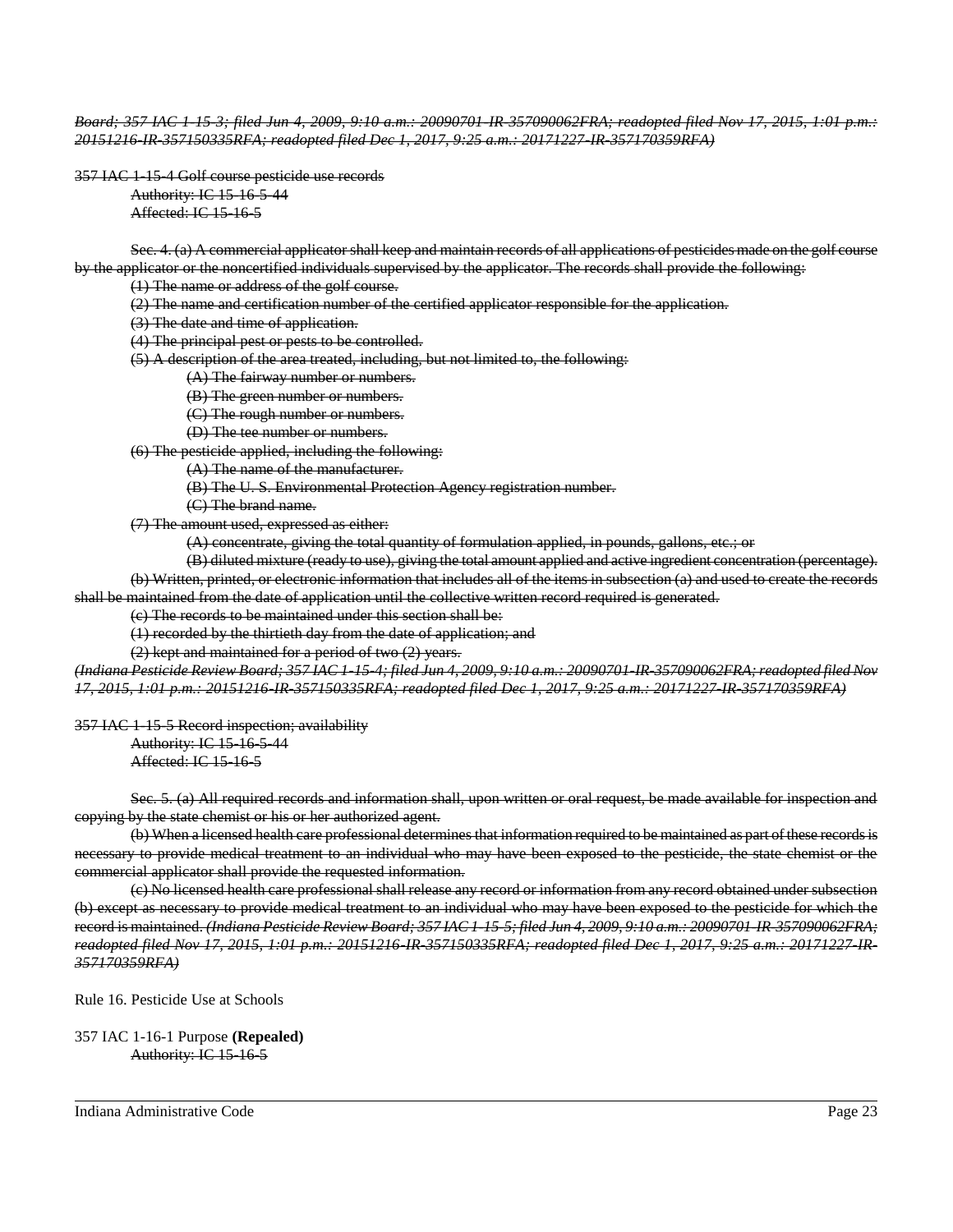Affected: IC 15-16-5

Sec. 1. The purpose of this rule is to minimize the potential for pesticide exposure to students at schools by ensuring the following:

(1) Pesticides are used only by:

(A) a certified applicator; or

(B) an individual operating under the direct supervision of the certified applicator.

(2) Pesticides are not used when students are in the pesticide application area.

(3) Pesticides are stored in locked storage areas.

(4) Except for immediate health threat situations, school corporations provide advance notice of pesticide applications to school parents, guardians, and staff on a notification registry.

(5) School corporations keep records of pesticide applications.

(6) Pesticides with lowest hazards to children are used whenever practical and effective.

*(Indiana Pesticide Review Board; 357 IAC 1-16-1; filed Sep 24, 2010, 1:44 p.m.: 20101020-IR-357100336FRA; readopted filed Dec 1, 2016, 2:55 p.m.: 20161228-IR-357160453RFA; readopted filed Dec 1, 2017, 9:25 a.m.: 20171227-IR-357170359RFA)*

357 IAC 1-16-2 Applicability

Authority: IC 15-16-5 Affected: IC 15-16-5

Sec. 2. This rule applies to all:

(1) pesticides, as defined in section 3(3) of this rule; and

(2) schools administered or maintained by a school corporation, as defined in section 3(7) of this rule.

*(Indiana Pesticide Review Board; 357 IAC 1-16-2; filed Sep 24, 2010, 1:44 p.m.: 20101020-IR-357100336FRA; readopted filed Dec 1, 2016, 2:55 p.m.: 20161228-IR-357160453RFA; readopted filed Dec 1, 2017, 9:25 a.m.: 20171227-IR-357170359RFA)*

357 IAC 1-16-3 Definitions **(Repealed)**

Authority: IC 15-16-5 Affected: IC 20-18-2; IC 20-21; IC 20-22; IC 20-32-8-2

Sec. 3. The following definitions apply throughout this rule:

(1) "Commercial applicator license" means the license issued annually by the state chemist to an individual who has met the requirements established in IC 15-16-5-52, including the following:

 $(A)$  A licensed applicator for hire, as defined in IC 15-16-5-16.

(B) A licensed applicator not for hire, as defined in IC 15-16-5-17.

(C) A licensed public applicator, as defined in IC 15-16-5-20.

(2) "Direct supervision" means one (1) of the following:

(A) The supervision and oversight procedures for noncertified applicators, as required in 355 IAC 4-2.

(B) The supervising certified applicator is:

(i) present at the pesticide application site; and

(ii) operating under conditions that permit direct voice contact with the noncertified applicator.

(C) The supervising certified applicator:

(i) has previously examined the pesticide application site while accompanied by the noncertified applicator;

(ii) has provided the noncertified applicator with written instructions covering site-specific precautions to prevent injury to persons or the environment at the pesticide application site; and

(iii) is operating under conditions that permit direct voice contact with the noncertified applicator.

(3) "Pesticide" means both restricted use and nonrestricted use pesticides, as defined in IC 15-16-5-25. For purposes of this rule, the term does not include the following nonrestricted use pesticides:

(A) Bactericides.

(B) Disinfectants.

(C) Gel or paste bait insecticides.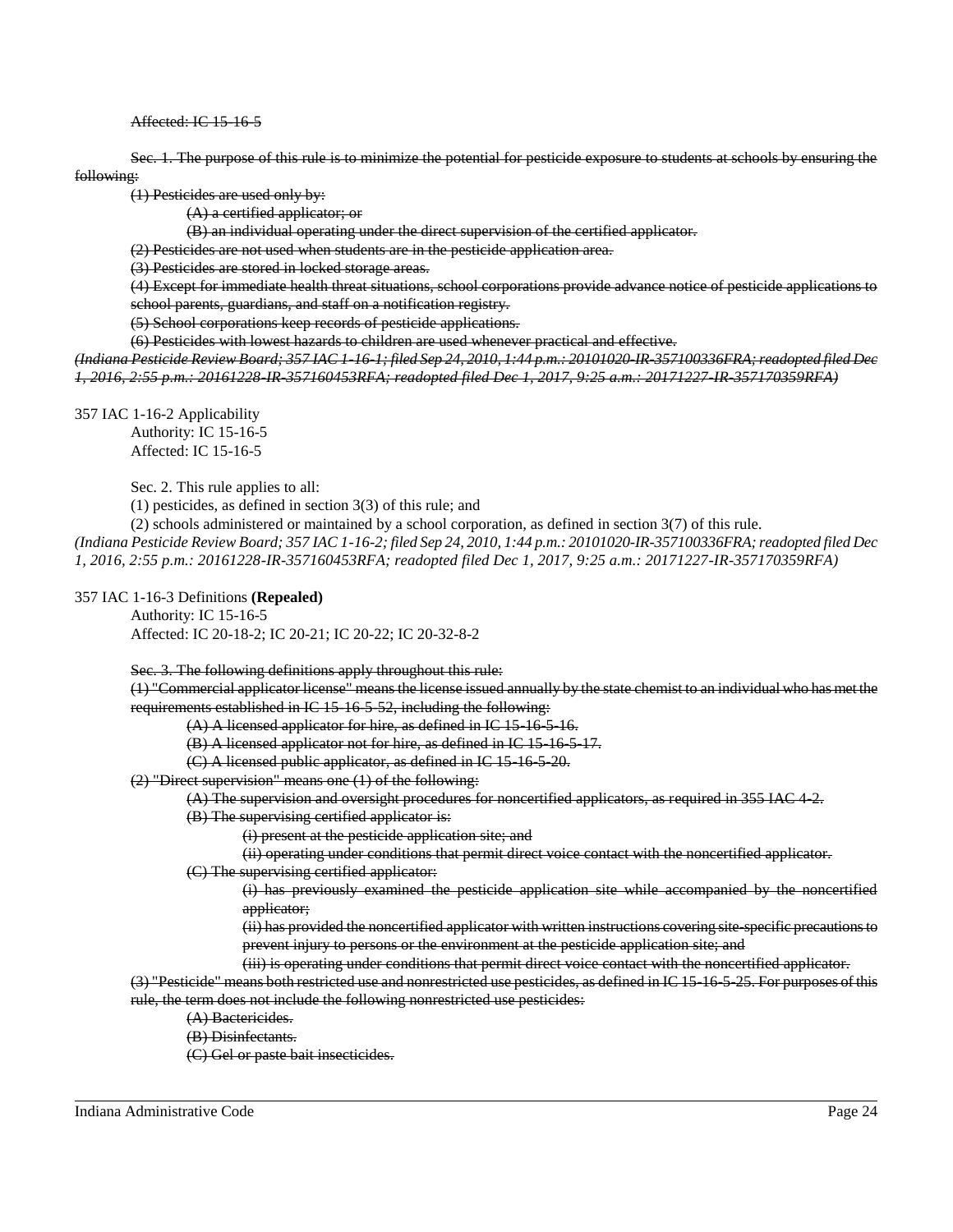(D) Germicides.

(E) Manufactured enclosed insecticides.

(F) Personal insect repellents when self-applied.

(G) Sanitizing agents.

(H) Swimming pool chemicals.

(I) Water purifying chemicals.

(4) "Pesticide application site" means the target treatment area on school property where the pesticide is intentionally applied.

(5) "Pesticide notification registry" means the registry created and maintained by a school corporation listing the names and contact information of parents and guardians of children at the school and school staff who have requested to be notified of the details of pesticide applications at the school.

(6) "School" means the physical buildings and grounds of an institution for the instruction of students, including the following:

(A) A preschool.

(B) An elementary school as defined in IC 20 18 2 4.

 $(C)$  A high school as defined in IC 20-18-2-7.

(7) "School corporation" means any of the following:

(A) A school corporation as defined in IC 20-18-2-16.

(B) A nonpublic school as defined in IC 20-18-2-12.

(C) The Indiana School for the Blind and Visually Impaired established under IC 20-21.

(D) The Indiana School for the Deaf established under IC 20-22. For purposes of this rule, the term does not include any of the following

(i) Sunday schools and vacation Bible schools, and any other program of a religious entity except those that are accredited by the Indiana Department of Education.

- (ii) Daycare centers.
- (iii) Home schools.

(iv) Any private religious school except those that are accredited by the Indiana Department of Education. (8) "State chemist" means the Indiana state chemist or his or her authorized agent.

 $(9)$  "Student", as defined in IC 20-32-8-2, means any individual who is enrolled in a school corporation.

(10) "Use", as defined in IC 15-16-5-36, means an act of handling, releasing, or exposing individuals or the environment to a pesticide. The term includes the following:

(A) Application or supervision of an application of a pesticide, including mixing or loading the pesticide.

(B) Storage of pesticides and pesticide containers.

(C) Transportation of pesticides and pesticide containers.

(D) Disposal of pesticides and pesticide containers.

*(Indiana Pesticide Review Board; 357 IAC 1-16-3; filed Sep 24, 2010, 1:44 p.m.: 20101020-IR-357100336FRA; readopted filed Dec 1, 2016, 2:55 p.m.: 20161228-IR-357160453RFA; readopted filed Dec 1, 2017, 9:25 a.m.: 20171227-IR-357170359RFA)*

357 IAC 1-16-4 Applicator certification and licensing **(Repealed)**

Authority: IC 15-16-5-44; IC 15-16-5-51 Affected: IC 15-16-5

Sec. 4. (a) Except as provided in section 5 of this rule, an individual may not use or supervise the use of a pesticide at a school without having obtained a commercial applicator license from the state chemist.

(b) Completing the certification procedures described in 355 IAC 4-1 shall be a qualifying requirement for a commercial applicator license.

 $(e)$  A commercial applicator license shall be issued in one  $(1)$  or more of the categories described in 355 IAC 4-1-3.

(d) The license category in subsection (c) must be relevant to the use of the pesticide at the school by the applicator. *(Indiana Pesticide Review Board; 357 IAC 1-16-4; filed Sep 24, 2010, 1:44 p.m.: 20101020-IR-357100336FRA; readopted filed Dec 1, 2016, 2:55 p.m.: 20161228-IR-357160453RFA; readopted filed Dec 1, 2017, 9:25 a.m.: 20171227-IR-357170359RFA)*

357 IAC 1-16-5 Direct supervision of noncertified applicators **(Repealed)**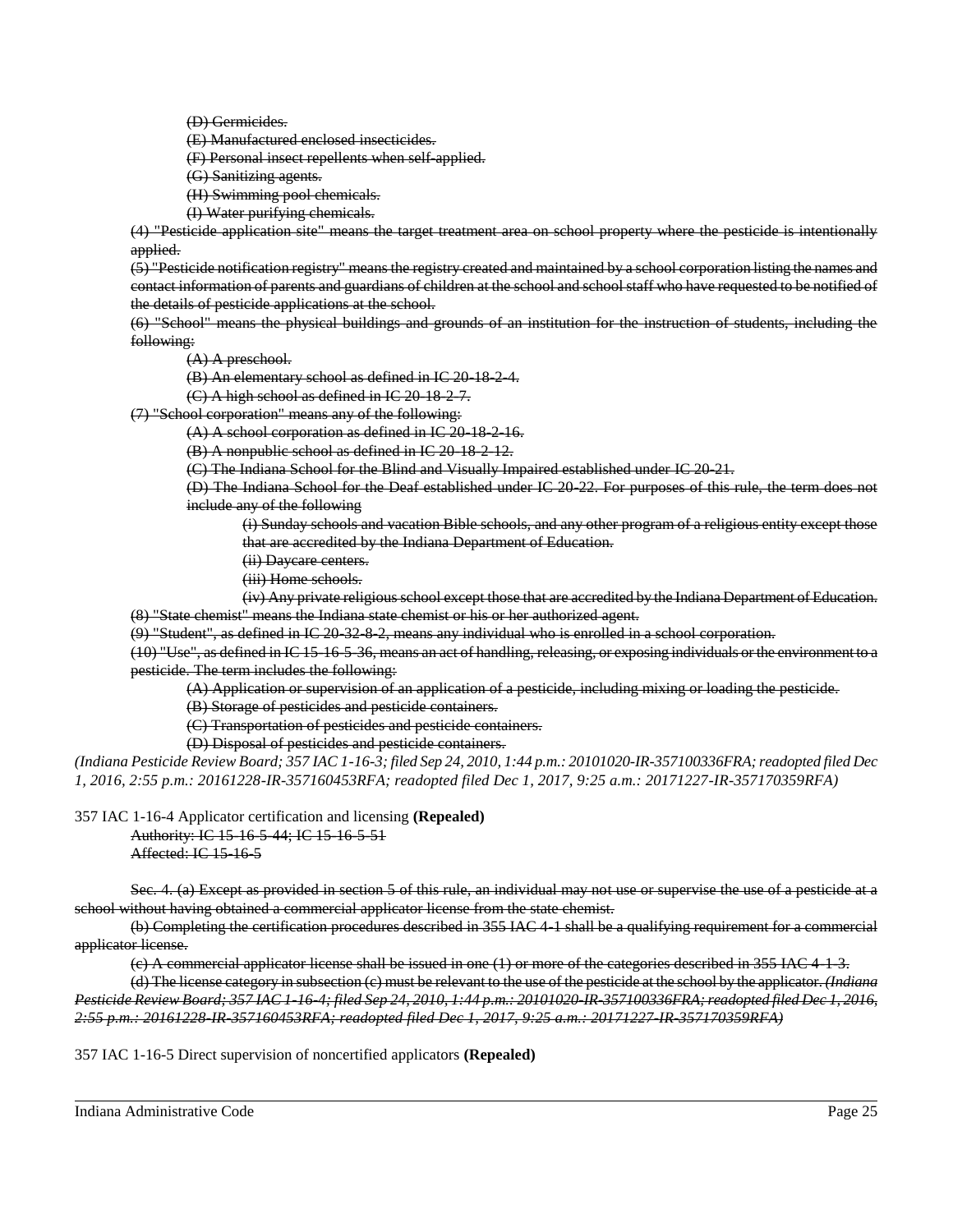Authority: IC 15-16-5-44; IC 15-16-5-51 Affected: IC 15-16-5

Sec. 5. An individual who has not obtained a commercial applicator license may use a pesticide at a school if the individual is working under the direct supervision of a licensed commercial applicator affiliated with the:

(1) school corporation; or

(2) pesticide business hired to apply pesticides at that school.

*(Indiana Pesticide Review Board; 357 IAC 1-16-5; filed Sep 24, 2010, 1:44 p.m.: 20101020-IR-357100336FRA; readopted filed Dec 1, 2016, 2:55 p.m.: 20161228-IR-357160453RFA; readopted filed Dec 1, 2017, 9:25 a.m.: 20171227-IR-357170359RFA)*

357 IAC 1-16-6 Pesticide use restrictions

Authority: IC 15-16-5-44; IC 15-16-5-51 Affected: IC 15-16-4-38; IC 15-16-5

Sec. 6. (a) Except as provided in subsection (b), a pesticide must not be applied at a school during normal instructional hours when school is in session.

(b) A pesticide may be applied at a school during periods specified in subsection (a) if applied to:

(1) control an observed pest that poses an immediate health threat situation to the students present; or

(2) an area outside of and not immediately adjacent to student-occupied buildings.

(c) Except as provided in subsection (d), the school corporation must not allow students to enter a pesticide treatment area after an application until the longer of the following time periods has elapsed:

(1) The minimum reentry time specified on the pesticide label.

(2) Four (4) hours.

(d) A rodenticide (IC 15-16-4-38) bait may be applied in areas inaccessible to students without regard to subsection (c). *(Indiana Pesticide Review Board; 357 IAC 1-16-6; filed Sep 24, 2010, 1:44 p.m.: 20101020-IR-357100336FRA; readopted filed Dec 1, 2016, 2:55 p.m.: 20161228-IR-357160453RFA; readopted filed Dec 1, 2017, 9:25 a.m.: 20171227-IR-357170359RFA)*

357 IAC 1-16-7 Pesticide storage restrictions **(Repealed)**

Authority: IC 15-16-5 Affected: IC 15-16-5

Sec. 7. Pesticides stored at schools must be in: (1) the original pesticide container or a clearly labeled service container, as described in 357 IAC 1-14-3; (2) a locked area or cabinet clearly marked as pesticide storage; and (3) an area separated by a solid wall from areas where:

(A) food is stored; (B) food is served; or

(C) students have access.

*(Indiana Pesticide Review Board; 357 IAC 1-16-7; filed Sep 24, 2010, 1:44 p.m.: 20101020-IR-357100336FRA; readopted filed Dec 1, 2016, 2:55 p.m.: 20161228-IR-357160453RFA; readopted filed Dec 1, 2017, 9:25 a.m.: 20171227-IR-357170359RFA)*

357 IAC 1-16-8 Pesticide notification

Authority: IC 15-16-5-44; IC 15-16-5-51 Affected: IC 15-16-5

Sec. 8. (a) A school corporation must invite parents, guardians, and staff to be added to a pesticide notification registry: (1) at the start of each school year; or

(2) during the school year when a student:

(A) enrolls in; or

(B) transfers into;

the school.

(b) An individual may request to be added to the registry at any time during the school year.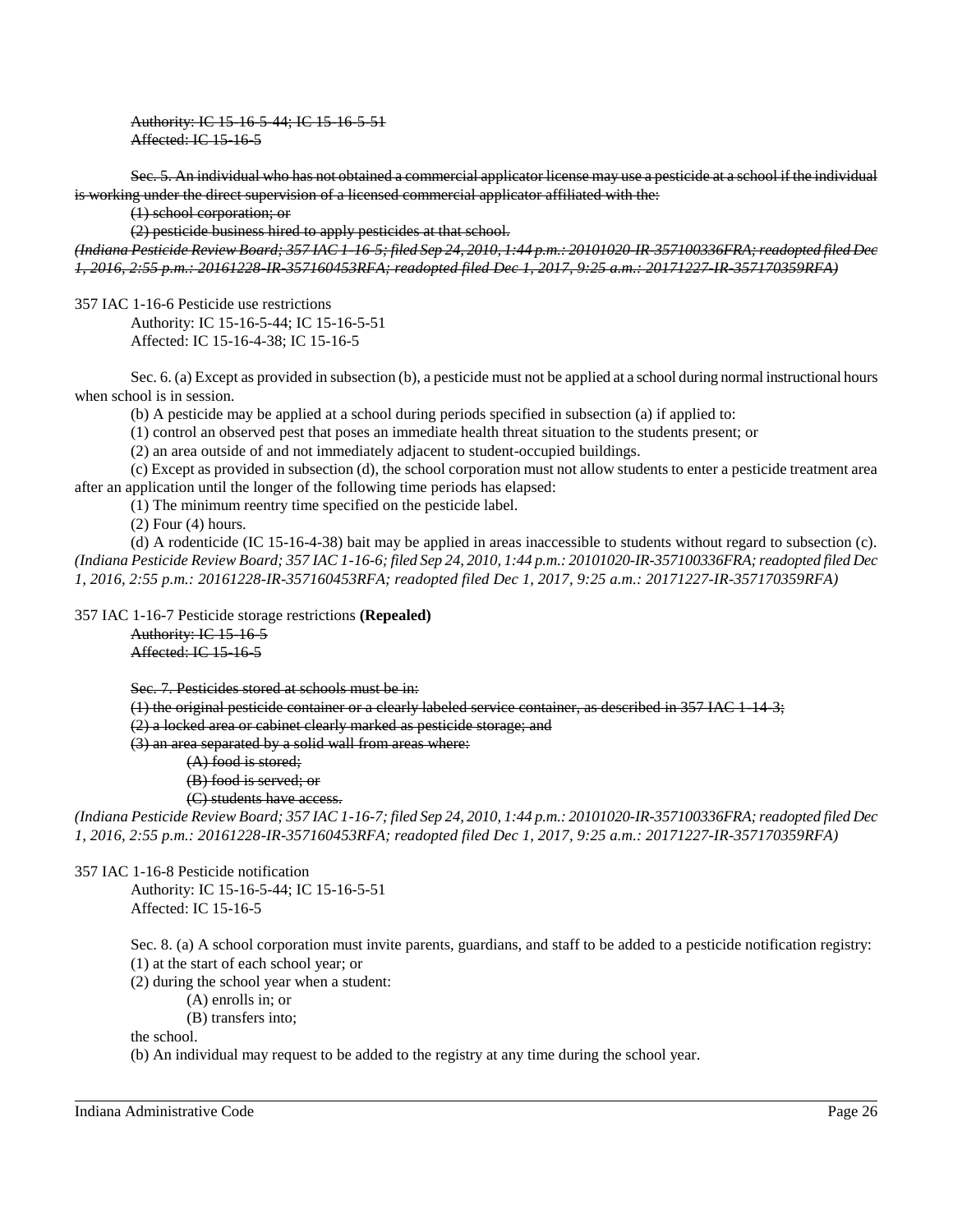(c) Except as provided in subsection (f), a school corporation must, by whatever means the school corporation determines to be appropriate, provide individuals on the registry with pesticide notice.

- (d) The pesticide notice must include the following:
- (1) The name or address of the school.
- (2) The licensed commercial applicator responsible for the application including the following:
	- (A) Name.
	- (B) License number.
	- (C) Telephone number.
	- (D) Designee for information about the pesticide application if different than the applicator.
- (3) The anticipated date and time of the application.
- (4) The principal target pest.
- (5) A description of the application area.
- (6) The pesticide or pesticides to be applied including the following:
	- (A) The name of the manufacturer.
	- (B) The United States Environmental Protection Agency registration number.
	- (C) The brand name.

(7) If forty-eight (48) hours advance notice is not provided, an explanation why it was not provided.

(e) The pesticide notice must be provided at least forty-eight (48) hours in advance of a pesticide application at the school.

- (f) A pesticide notice is not required for a pesticide application:
- (1) made more than forty-eight (48) hours before a scheduled school day; or

(2) described in section 6(b) of this rule.

*(Indiana Pesticide Review Board; 357 IAC 1-16-8; filed Sep 24, 2010, 1:44 p.m.: 20101020-IR-357100336FRA; readopted filed Dec 1, 2016, 2:55 p.m.: 20161228-IR-357160453RFA; readopted filed Dec 1, 2017, 9:25 a.m.: 20171227-IR-357170359RFA)*

357 IAC 1-16-9 Pesticide record keeping **(Repealed)**

Authority: IC 15-16-5 Affected: IC 15-16-5

Sec. 9. (a) Except as provided in subsection (b), a school corporation must keep and maintain records of all pesticide applications made at the school.

(b) A licensed for-hire applicator hired by the school corporation to apply pesticides may by written agreement keep and maintain the application records for the school corporation.

(c) The pesticide application records must include the following:

(1) The name or address of the school.

(2) The licensed commercial applicator responsible for the application including the following:

- (A) Name.
- (B) License number.
- $(C)$  The actual applicator if different than the individual named in clause  $(A)$ .
- (3) The date and time of the application.
- (4) The principal target pest.
- (5) A description of the application area.

(6) The pesticide or pesticides applied including the following:

- (A) The name of the manufacturer.
- (B) The United States Environmental Protection Agency registration number.
- (C) The brand name.

(7) The amount used, expressed as either:

(A) concentrate, giving the total quantity of formulation applied, in pounds, gallons, etc.; or

(B) diluted mixture (ready to use), giving the total amount applied and active ingredient concentration (percentage). (d) Written, printed, or electronic information that includes all of the items in subsection (c) and used to create the records

must be maintained from the date of application until the collective written record required is generated.

(e) The records to be maintained under this section must be:

(1) recorded by the thirtieth day from the date of application; and